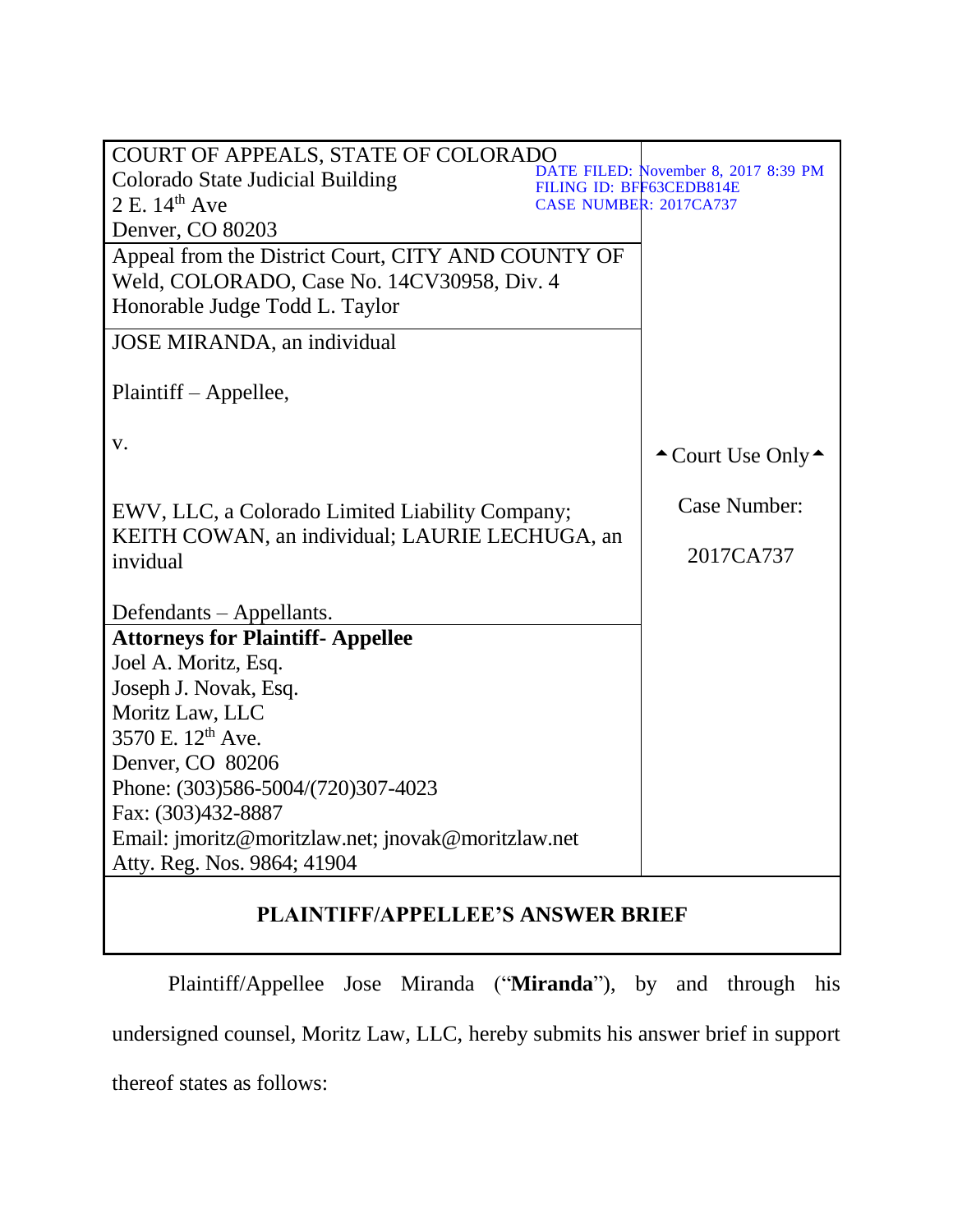#### **CERTIFICATE OF COMPLIANCE**

I hereby certify that this brief complies with all requirements of C.A.R. 28 and C.A.R. 32, including all formatting requirements set forth in these rules. Specifically, the undersigned certifies that:

The brief complies with C.A.R. 28(g) because it contains 9,138 words,

The brief complies with C.A.R. 28(k) because it contains under a separate heading (1) a concise statement of the applicable standard of review with citation to authority; and (2) a citation to the precise location in the record, not to an entire document, where the issue was raised and ruled.

I acknowledge that my brief may be stricken if it fails to comply with any of the requirements of C.A.R. 28 and C.A.R. 32.

> s/ Joseph J. Novak Counsel for Defendant/Appellant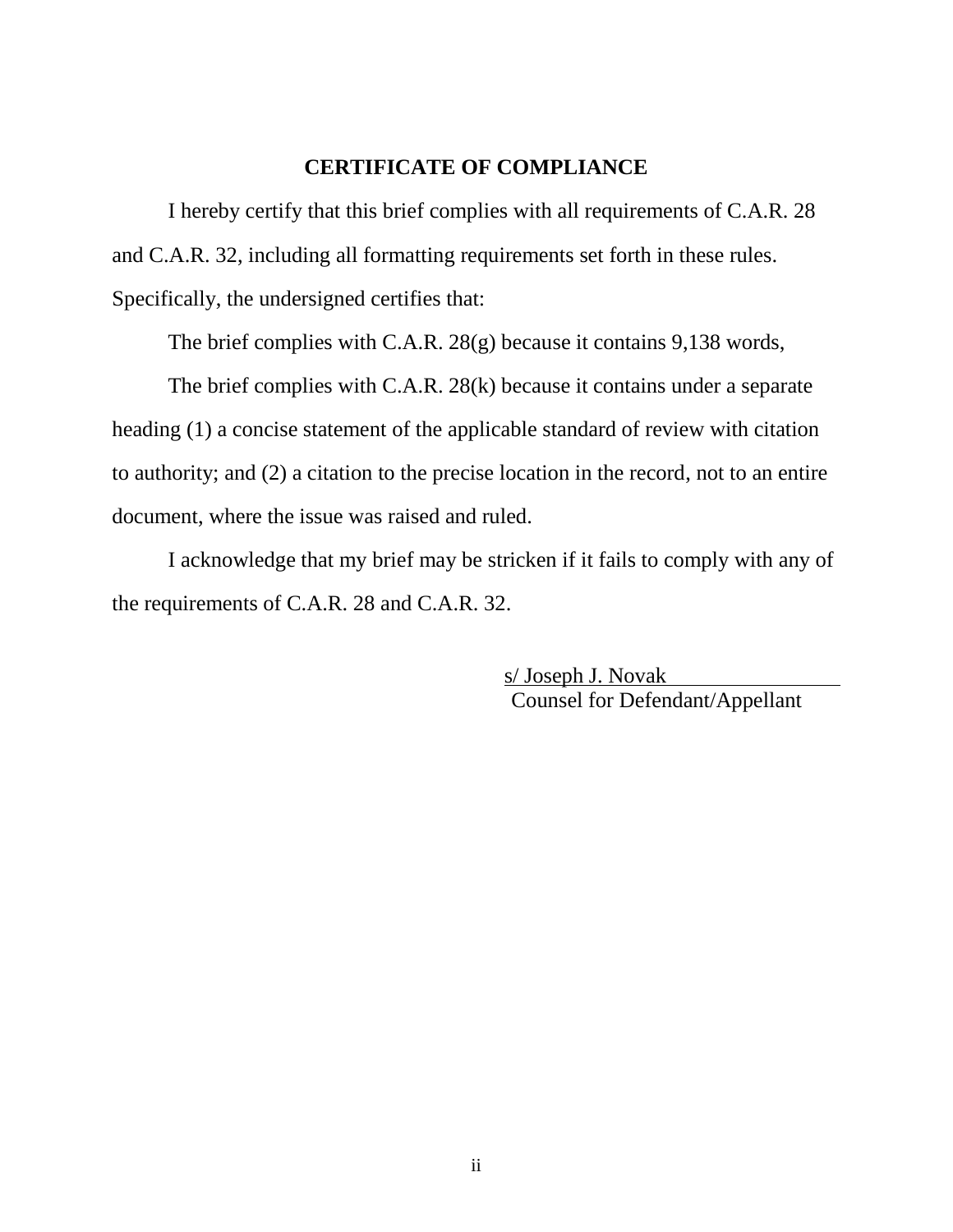# **TABLE OF CONTENTS**

|     | CERTIFICATE OF COMPLIANCE WITH C.A.R. 28 and 32 II                                                                                                                                                                                                                                  |
|-----|-------------------------------------------------------------------------------------------------------------------------------------------------------------------------------------------------------------------------------------------------------------------------------------|
|     |                                                                                                                                                                                                                                                                                     |
|     |                                                                                                                                                                                                                                                                                     |
|     |                                                                                                                                                                                                                                                                                     |
| I.  |                                                                                                                                                                                                                                                                                     |
| II. | STATEMENT OF FACTS AND RELEVANT PROCEDURAL                                                                                                                                                                                                                                          |
|     | 4. The Fifth Amendment Complaint 11                                                                                                                                                                                                                                                 |
|     |                                                                                                                                                                                                                                                                                     |
| L.  | THE TRIAL COURT'S RULING THAT THE CONTRACT IS<br>UNENFORCEABLE IS CORRECT 12                                                                                                                                                                                                        |
|     | B. The Contract violated the Manufactured Homes Act and                                                                                                                                                                                                                             |
|     | 1. The Act Requires Certificates of Title be included in the<br>sale of manufactured homes14,15,16,17,18<br>2. Facts are irrelevant to statutory interpretation 19<br>3. The Evans City Code Further Verifies Defendant Was<br>Required to Obtain Certificates of Title 19,20,21,22 |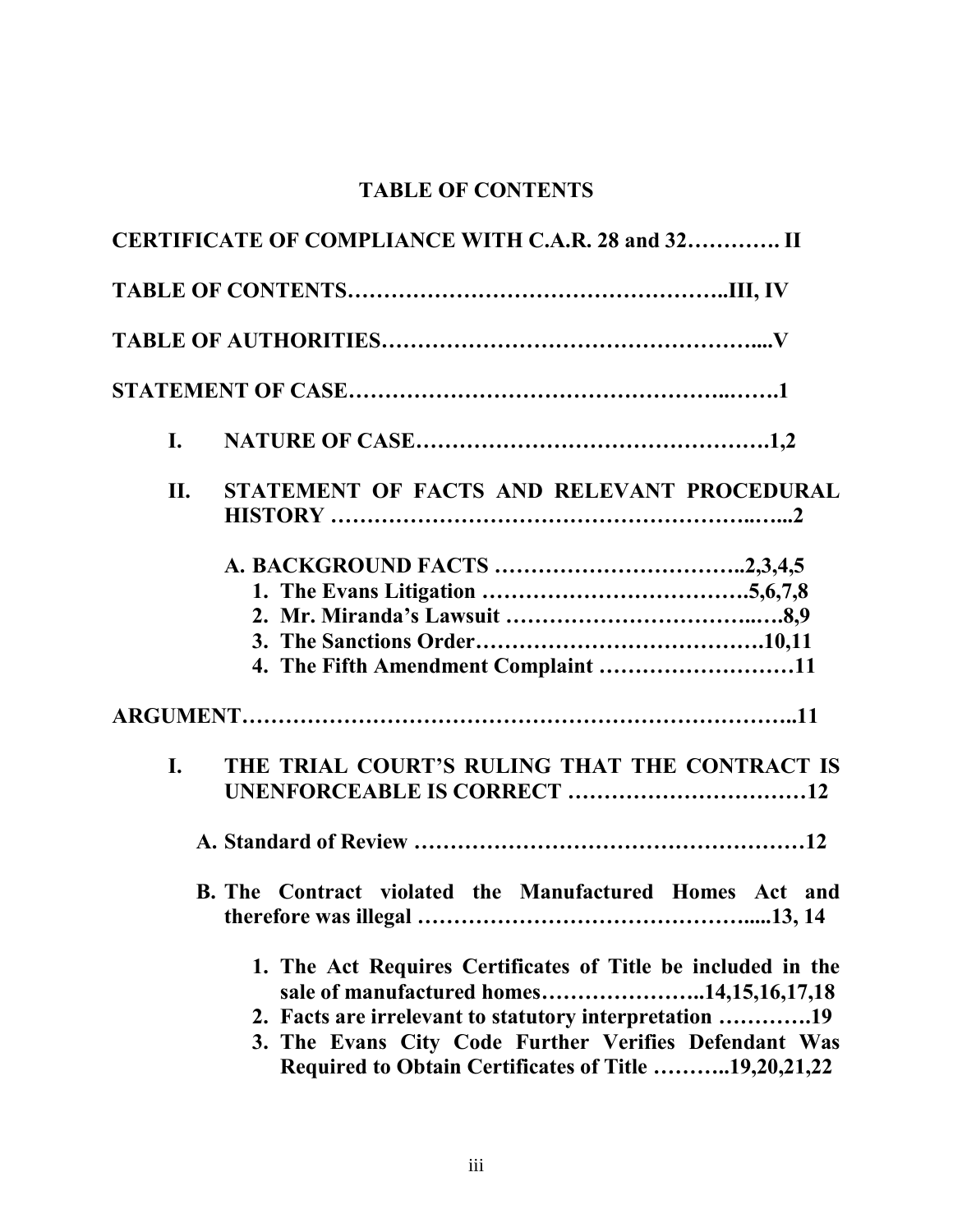| C. The Agreement was Illusory and Lacked Consideration                                                                                                                                                 |
|--------------------------------------------------------------------------------------------------------------------------------------------------------------------------------------------------------|
| DEFENDANT'S OPPOSITE POSITIONS IN TWO DIFFERENT<br>II.<br>RELATED PROCEEDINGS WARRANT<br><b>BUT</b><br><b>THE</b><br>APPLICATION OF THE DOCTRINES OF JUDICIAL<br>ADMISSION AND JUDICIAL ESTOPPEL 25,26 |
|                                                                                                                                                                                                        |
| B. Defendant's position changed based on the circumstances                                                                                                                                             |
| C. Judicial Admission Applies due to the statements made by                                                                                                                                            |
| D. The Doctrine of Judicial Estoppel applies to Defendant's attempt<br>to change its argument based on the circumstances 32,33                                                                         |
| 1. The trial court applied the Doctrine of Judicial<br>Admissions to Defendant's factual assertions 33,34,35                                                                                           |
| 2. The positions advanced in each of the two litigations<br>directly contradicted each other  35,36,37                                                                                                 |
| 3. Intent can be inferred through documents 37,38                                                                                                                                                      |
| 4. There are no grounds to reassign this matter to a                                                                                                                                                   |
|                                                                                                                                                                                                        |
|                                                                                                                                                                                                        |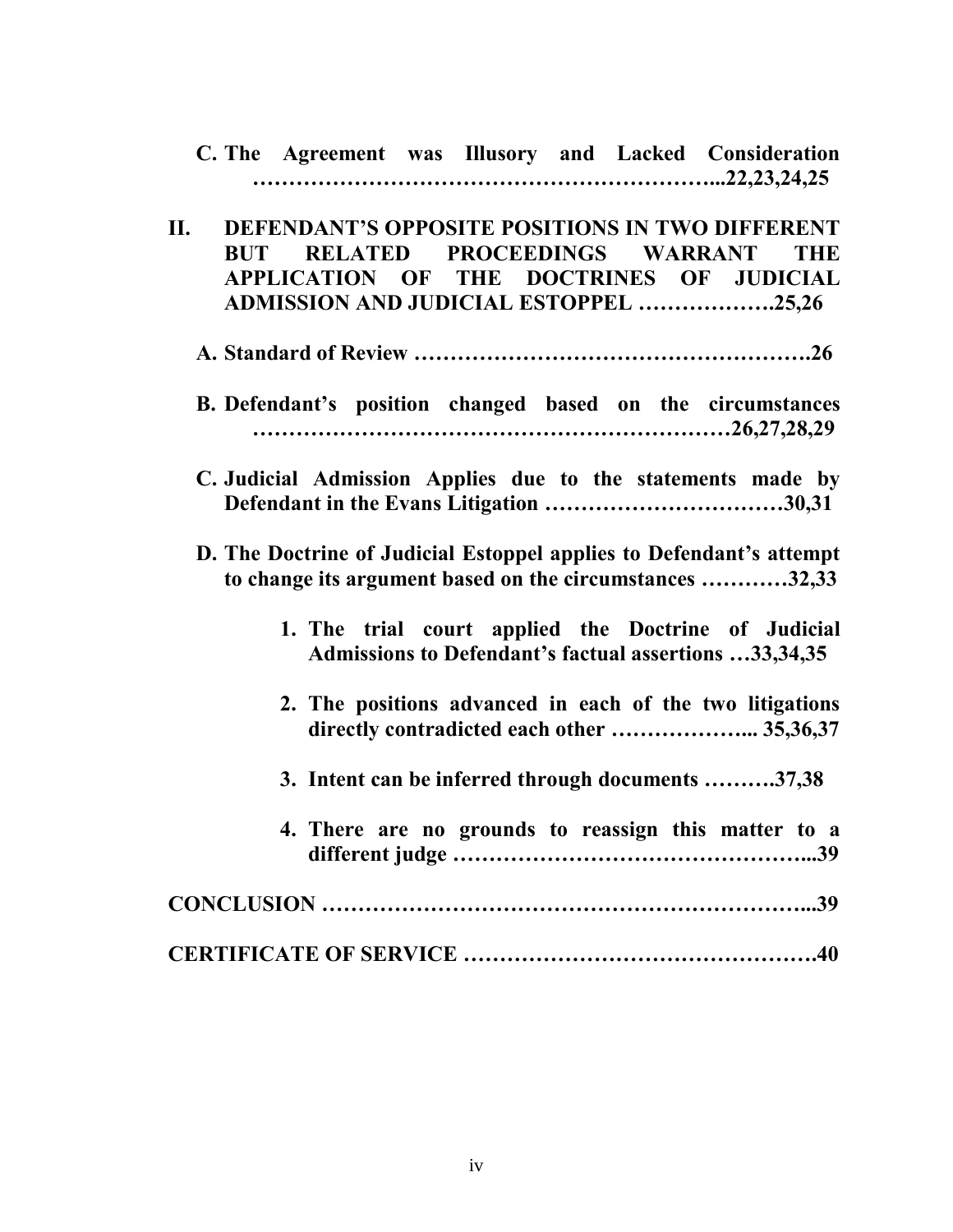# **TABLE OF AUTHORITIES**

# **Cases**

| Smith v. Exec. Custom Homes, Inc., 230 P.3d 1186, 1189 (Colo. 2010) 15,19           |
|-------------------------------------------------------------------------------------|
| <i>People v. Guenther, 740 P.2d 971, 975 (Colo. 1987) </i><br>.16,20                |
| Bryant v. Community Choice Credit Union, 160 P.3d 266, 274 (Colo. 2007)19           |
| United Press Int'l, Inc. v. Sentinel Pub. Co., 441 P.2d 316, 319 (1968) 23          |
|                                                                                     |
| <i>Bernhardt v. Hemphill, 878 P.2d 107, 111 (Colo. App. 1994) 24</i>                |
| Cox Enterprises, Inc. Set-top Cable Television Box Antitrust Litig., 835 F.3d 1195, |
| 24                                                                                  |
| GMAC Mortgage Corp. v. PWI Grp., 155 P3d 556, 557-59 (Colo. App. 2006) 24           |
|                                                                                     |
|                                                                                     |
| Johnson v. Lindon City Corp., 405 F.3d 1065, 1069-70 (10th Cir. 2005) 32,33         |
| New Hampshire v. Maine, 532 U.S. 742, 750, 121 S.Ct. 1808, 149 L.Ed.2d 968          |
| 32                                                                                  |
| <i>Estate of Burford v. Burford, 935 P.2d 943, 948 (Colo. 1997) </i><br>.32         |
| USI Properties East, Inc. v. Simpson, 938 P.2d 168, 173 (Colo. 1997) 38             |
|                                                                                     |

# **Statutes**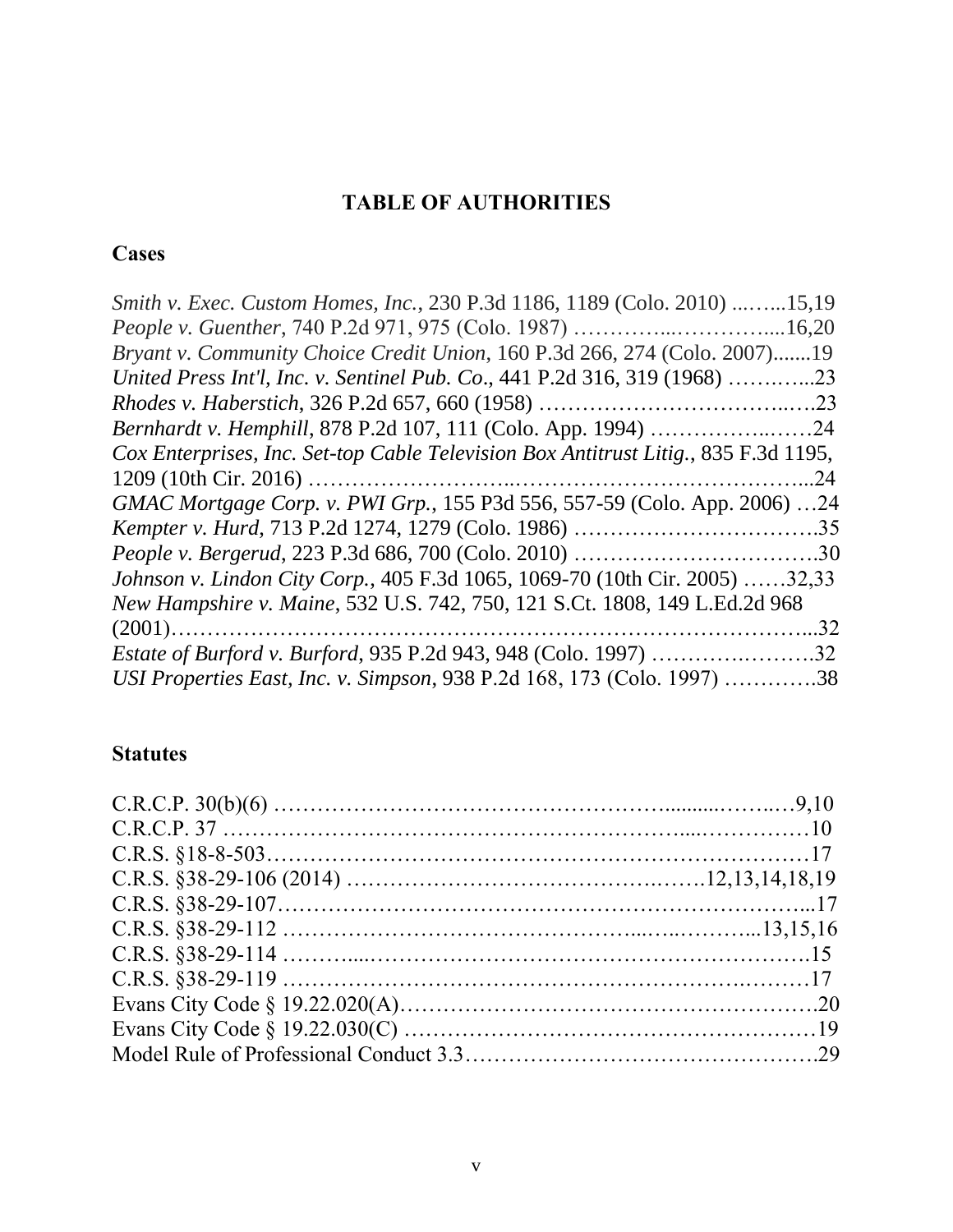#### **STATEMENT OF CASE**

#### **I. NATURE OF CASE**

Defendant EWV, LLC ("**EWV**") fraudulently induced Plaintiff Jose Miranda to enter into a contract where EWV transferred its burden to clean its own property at the cost of hundreds of thousands of dollars to Mr. Miranda in exchange for nothing.

EWV owns a mobile home park located in Evans, Colorado that was flooded in 2013, resulting in complete destruction of all 157 mobile homes located on the property. Following the flood, the City of Evans designated the mobile homes as tier 1 material and ordered that they be removed and destroyed. However, in an effort to avoid paying the costs of cleaning its property, EWV represented to third parties that the mobile homes could be refurbished and resold. Relying on these representations, Miranda entered into a contract wherein EWV transferred its alleged rights in the abandoned mobile homes to Miranda in exchange for Miranda agreeing to remove the homes from the Property.

The "Contract", titled "Quit Claim Bill of Sale" sought to insulate EWV and its members from the inevitable fraud and misrepresentation claims by disclaiming any warranties and representations for the mobile homes. However, EWV had no rights in the abandoned mobile homes at the time the Contract was made (or any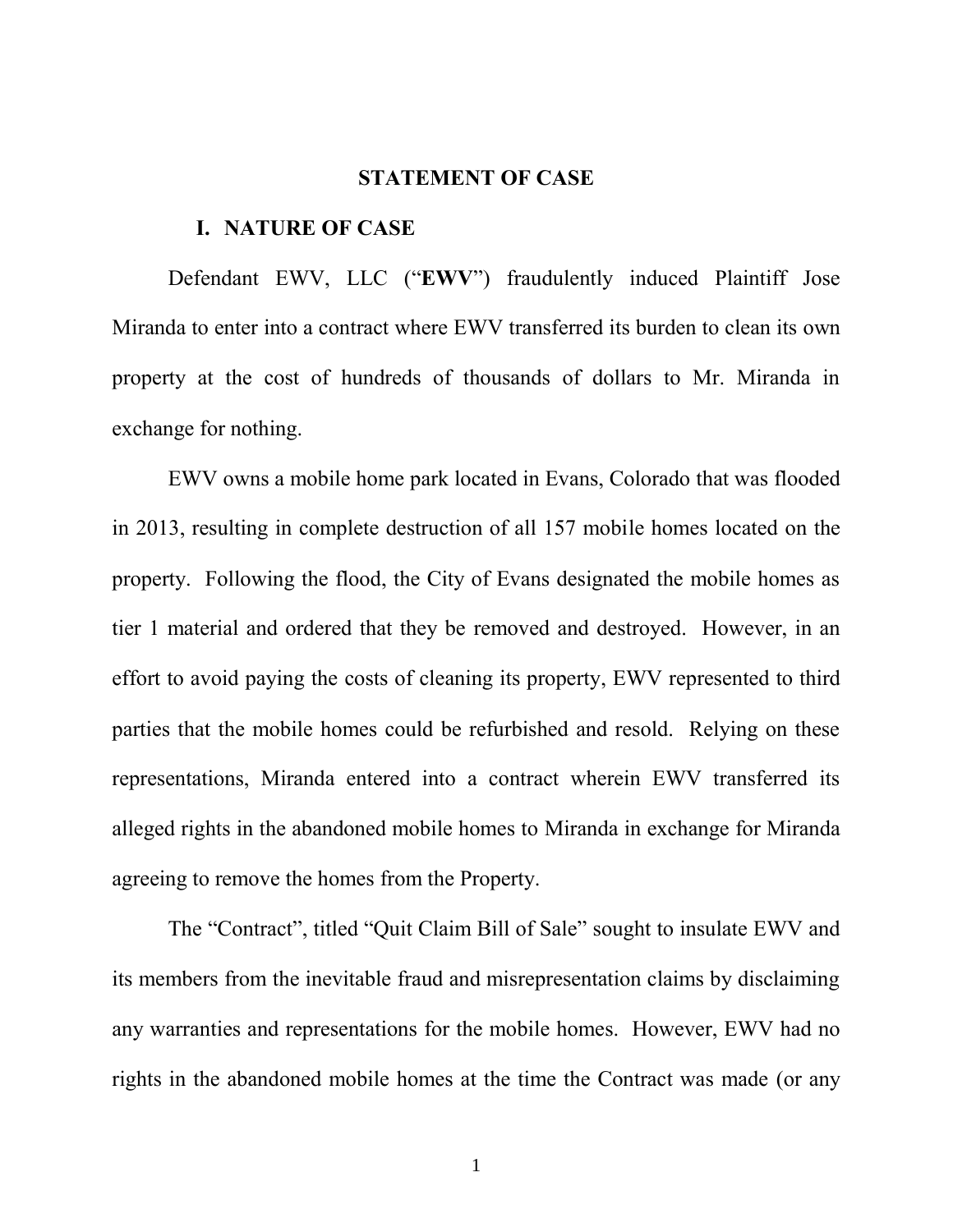time after), and therefore had nothing to offer in the Contract, thus making its promise illusory and in violation of the Manufactured Mobile Homes Act and the Evans City Code.

Moreover, EWV knew that it did not have proper titles for the homes, a necessary precondition to their removal. EWV successfully argued in a related piece of litigation that it was prevented from cleaning its property because the City of Evans allegedly refused to issue certificates of title for the abandoned mobile homes. Thus, the Contract was illegal by EWV's own admission because it required Mr. Miranda to remove mobile homes that he did not have title for.

The Defendants were sanctioned for their improper actions throughout the discovery process, including the withholding of an affidavit from Defendant Keith Cowan wherein he attested to the illegality of the Contract in the related piece of litigation. The trial court granted Miranda's Motion for Partial Summary Judgment in part, finding that the Contract was illegal, illusory and lacked consideration.

# **II. STATEMENT OF FACTS AND RELEVANT PROCEDURAL HISTORY**

#### **A. BACKGROUND FACTS**

EWV owns Eastwood Village Mobile Home Park ("**Eastwood**"), located in Evans, Colorado. R. CF., p. 72 ¶ 10. On September 13, 2013, Eastwood was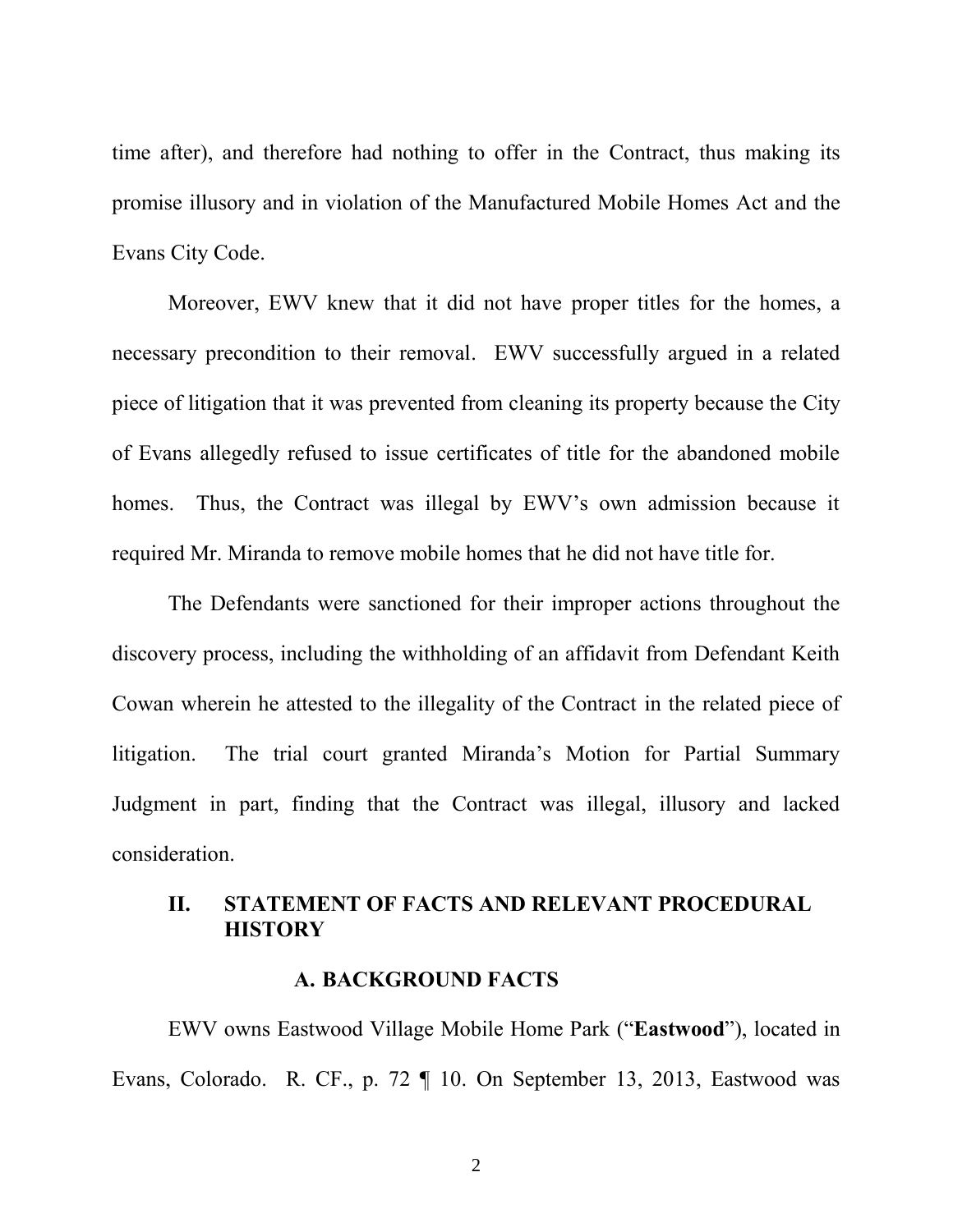struck by historic flooding that destroyed all 156 mobile homes located there. *Id.* The flood caused a complete shutdown of Eastwood. *Id.* at 3054-55.

Following the flood, the City of Evans ("**Evans**") requested a plan from EWV and its principal member, Keith Cowan ("**Cowan**," collectively with EWV, "Defendants"<sup>1</sup>) as to how they intended to clean up Eastwood. On Tuesday, September 24, 2013, Evans sent an email to Defendants informing Defendants that they needed "to let us know immediately your plans for removal of the homes from [Eastwood]." *Id*. at 1229. That email informed Defendants that the mobile "homes have been declared as non-habitable and slated for destruction." *Id.* at 1229-30.

On September 30, 2013, Defendants received an estimate for cleanup of Eastwood from a company called Professional Restoration, which estimated the cost to be approximately \$692,248.19. *Id*. at 3089-90. Defendants did not hire Professional Restoration. *Id.* at 3066.

Around that same date, Evans sent a letter advising Defendants that the conditions at the Property violated the Municipal Code of the City of Evans. *Id*. at p. 3087. Evans sent a notice of violation to Defendants on December 16, 2013, requiring Defendants to take action by January 21, 2014. *Id*. at 3099.

On or about April 21, 2014, Defendants placed an internet advertisement offering the flood damaged mobile homes to anyone free of charge, as long as the

 $\overline{a}$ 

<sup>&</sup>lt;sup>1</sup> There is a third defendant, Laurie Lechuga ("Lechuga"), who will be referred to separately.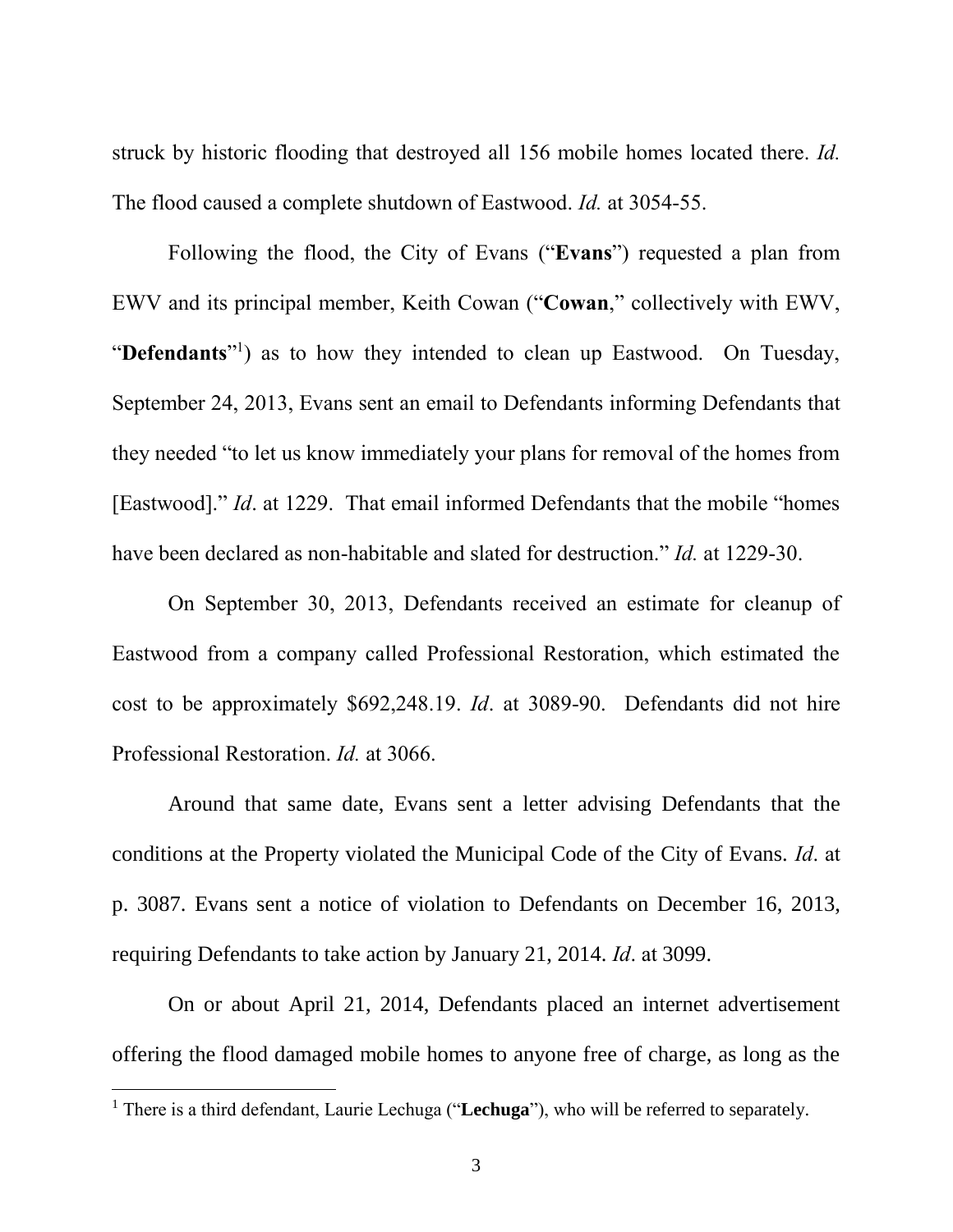homes were completely removed from Eastwood. *Id*. at 3101; 3083-84. The advertisement provided that "What you do with the home after you remove it from the site it is up to you and at your own risk." *Id*. at 3101. The advertisement did *not* include any reference to Evans' order of "the demolition of and removal of all structures." *Id*. at 3101, 3087, 3099

In reliance on representations made by Lechuga, one of Defendant EWV's employees, which were consistent with the Craig's List Advertisement Miranda entered into an alleged contract with EWV for the removal of sixty-four (64) mobile homes. (Miranda had not seen the advertisement. *Id*. at 3109; 3166). Pursuant to the Contract, EWV transferred its "right, title and interest" in sixtyfour (64) mobile homes located at Eastwood to Miranda. R. CF., p. 3166. The Contract required Miranda to remove the 64 mobile homes by August 31, 2014. *Id*. at 3166. The Contract further required Miranda to indemnify, defend, and hold EWV harmless, and to pay for the removal costs if he did not complete the removal by August 31, 2013. *Id*. at 3166

Cowan has since admitted that EWV did not have certificates of titles for any of the homes included in the Contract. *Id*. at 3069.

Miranda agreed to the Contract because he intended to refurbish the mobile homes and resell them. *Id*. at 3105. Miranda subsequently discovered that the

4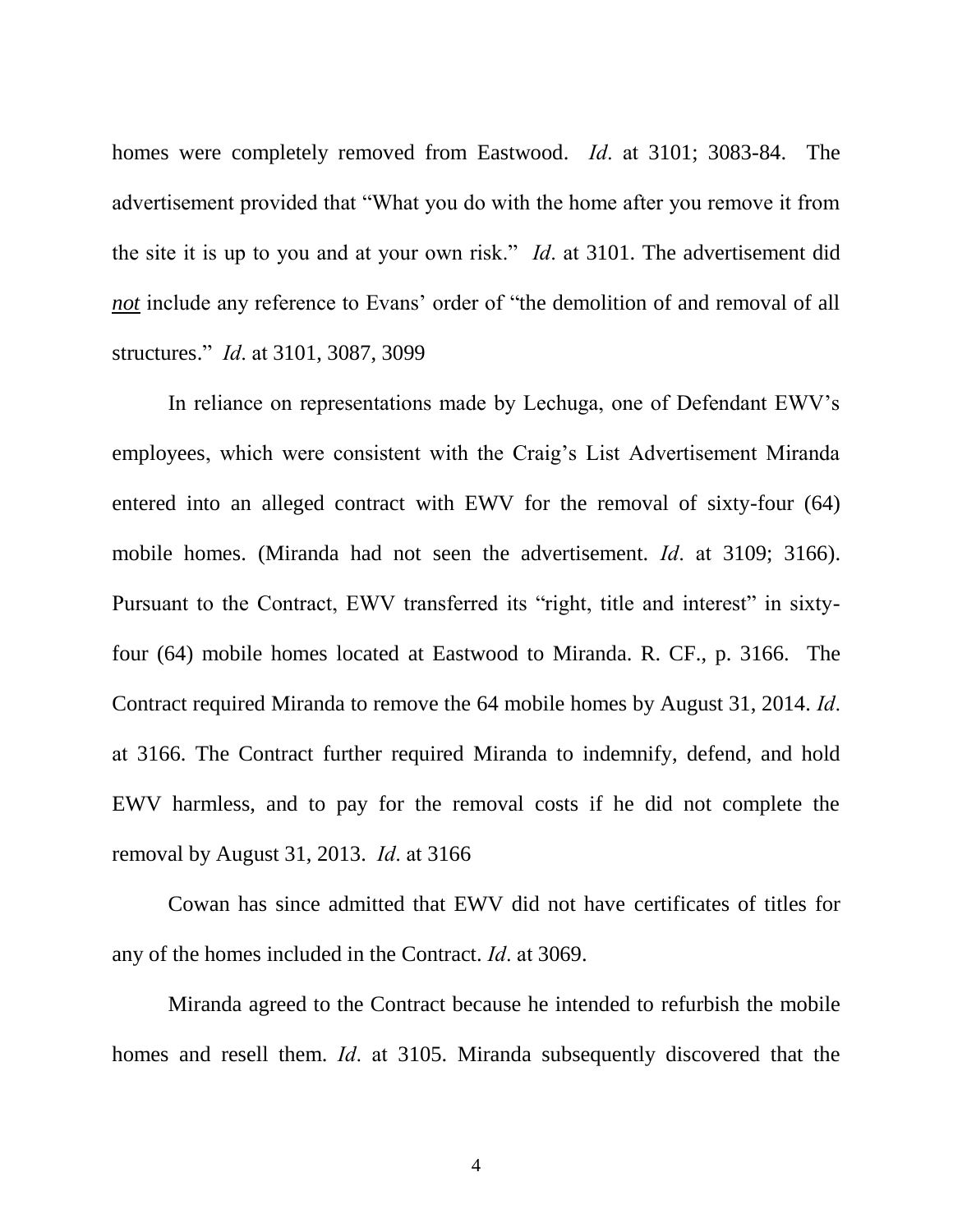mobile homes had been designated Tier 1 material and ordered to be destroyed, meaning that he could not resell the mobile homes. *Id*. at 3093.

#### **1. The Evans Litigation**

During the aftermath of the flood, Defendants became engaged in a fight with Evans, primarily over the lack of action in cleaning Eastwood and whether Evans was trying to take Eastwood from Defendants. Supp. R. CF., p. 4. On December 16, 2013, EWV initiated a lawsuit against Evans, EWV, LLC v. City of Evans, Colorado, Case No. 2013CV031060, Weld County, Colorado (the "**Evans Litigation**"). *Id*. at 1-7. EWV sought declaratory relief that Eastwood had not discontinued its manufactured home park use and that it would be allowed to continue its operations. *Id*. at 6. EWV subsequently amended its Complaint to add a claim for inverse condemnation. *Id*. at 25.

On February 26, 2014, Evans asserted counterclaims against EWV, seeking a declaration that EWV had discontinued its use of Eastwood for three or more consecutive months and that any further use of Eastwood must be in full compliance with the Evans City Code. *Id*. at 47. Evans also asserted two claims for relief related to the condition of Eastwood, claiming that the condition constituted nuisance violations. *Id*. at 44-45.

On May 9, 2014, fifteen days *after* the contract between Miranda and EWV, Evans filed a Motion for Partial Summary Judgment (the "**Evans SJ Motion**"),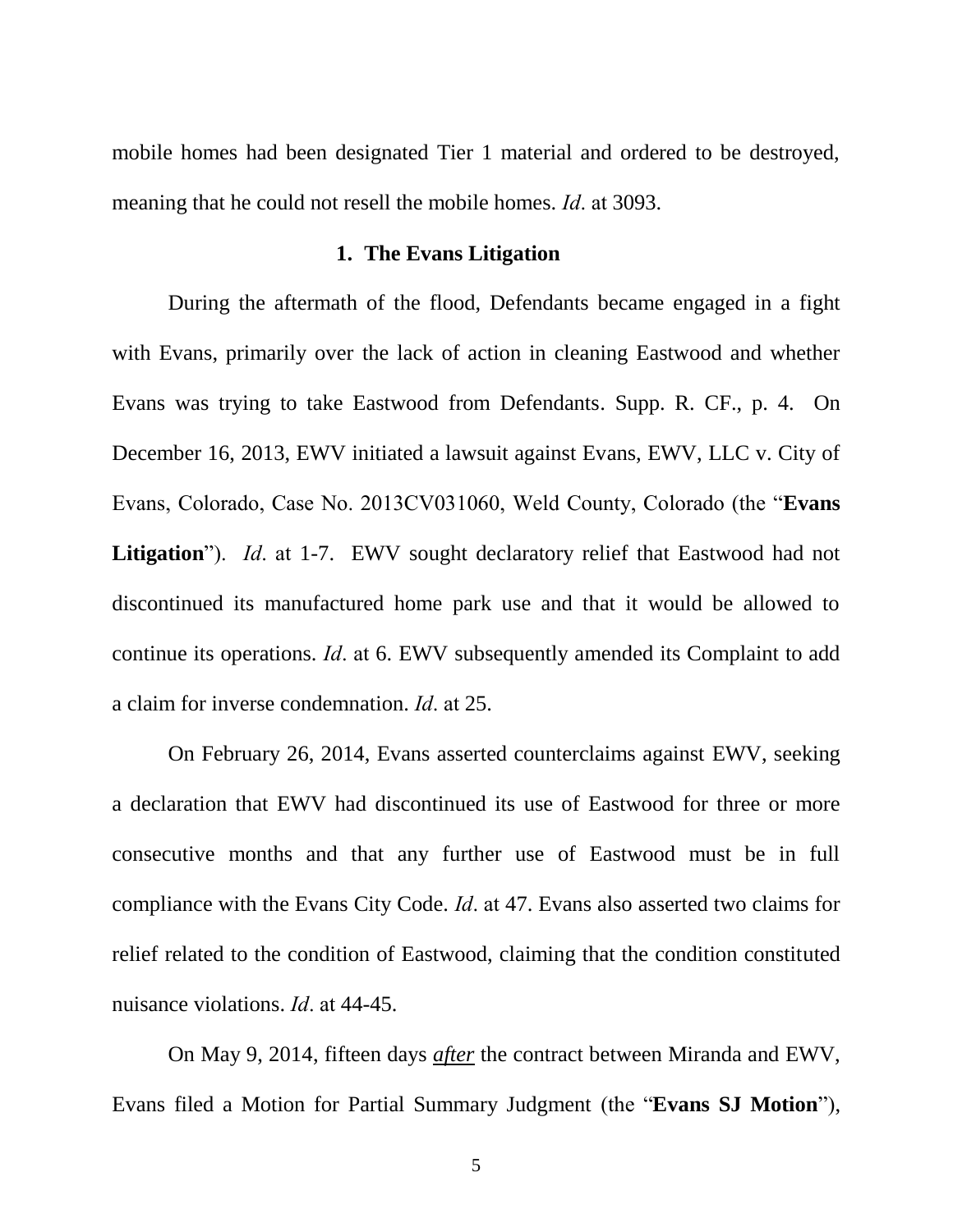seeking judgment on its third and fourth claims for relief ("Maintenance and Nuisance Violations" and "Nuisance Violations"). *Id*. at 106-111. Evans argued that Eastwood had not been cleaned after seven months, that it was "inundated with junk and trash," and that EWV had refused to do anything to clean the junk and trash. *Id*. at 108-109. Evans sought an order requiring EWV to immediately clean Eastwood. *Id*. at 110.

On May 30, 2017, thirty-five days *after* the contract between Miranda and EWV, EWV responded to the Evans SJ Motion. *Id*. at 179-187. EWV argued in its Response that, since the date of the flood, "the City of Evans has taken measures to prevent EWV from continuing operation of Eastwood." *Id*. at 179-180. EWV argued that it was prevented from removing the mobile homes located on the property due to Evans' actions. *Id*. at 185. Specifically, EWV argued:

Finally, as the City is clearly aware and previously stated to FEMA, EWV does not hold title to a large portion of these manufactured homes and, in order for EWV to remove the homes from the property, state statute requires it acquire title. . . Despite multiple attempts to obtain such authority from the State of Colorado and the City of Evans, EWV has been unable to obtain authority for the removal of the homes to which it has been unable to obtain title.

*Id*. at p. 185.

EWV's Response included an affidavit from Defendant Cowan. *Id*. at 226- 227 (the "**Affidavit**") In that Affidavit, Cowan represented that EWV "[has] attempted to obtain permission from the State of Colorado for removal of the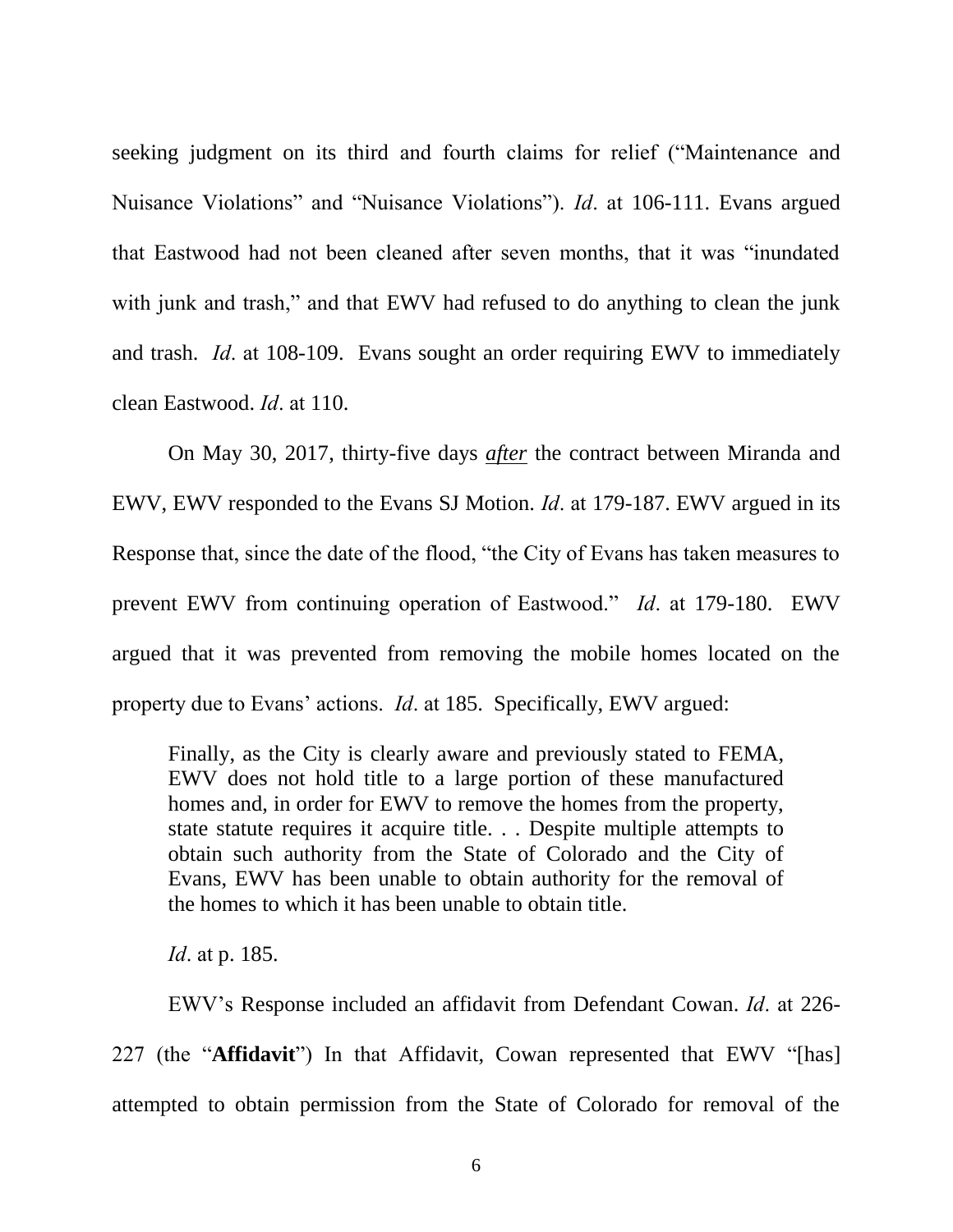manufactured homes to which it does not hold title, but has been unsuccessful."

*Id.* at 227,  $\P$  7. Cowan further represented that Evans told EWV that it "would not give them the certificates necessary to allow them to legally disturb and remove the manufactured homes." *Id*. at 227, ¶ 9.

Finally, Cowan represented that "[n]ow that so much time has passed since the destruction and abandonment of the manufactured homes … Weld County is legally empowered to issue destruction permits for manufactured homes." *Id*. at  $227, \P 9$ .

On June 17, 2014, the court found:

Through the affidavit of its managing member, Keith Cowan, EWV claims that it continues to cleanup Eastwood, but cannot cleanup a large portion of the manufactured homes because it does not hold title to those properties. EWV also claims that it has made efforts to obtain permission from the State of Colorado to remove these homes, but that Colorado requires EWV to first obtain certificates of abandonment from Evans— which EWV claims that Evans has refused to provide.

*Id*. at 471.

Accordingly, the court found there to be a genuine issue of material fact and

therefore denied the Evans SJ Motion. *Id*.

Defendant's Opening Brief claims that EWV "and the City *agreed* that the mobile homes could lawfully be removed from Eastwood because they had been abandoned." Brief at p. 7 (emphasis in original). The record in this case, however,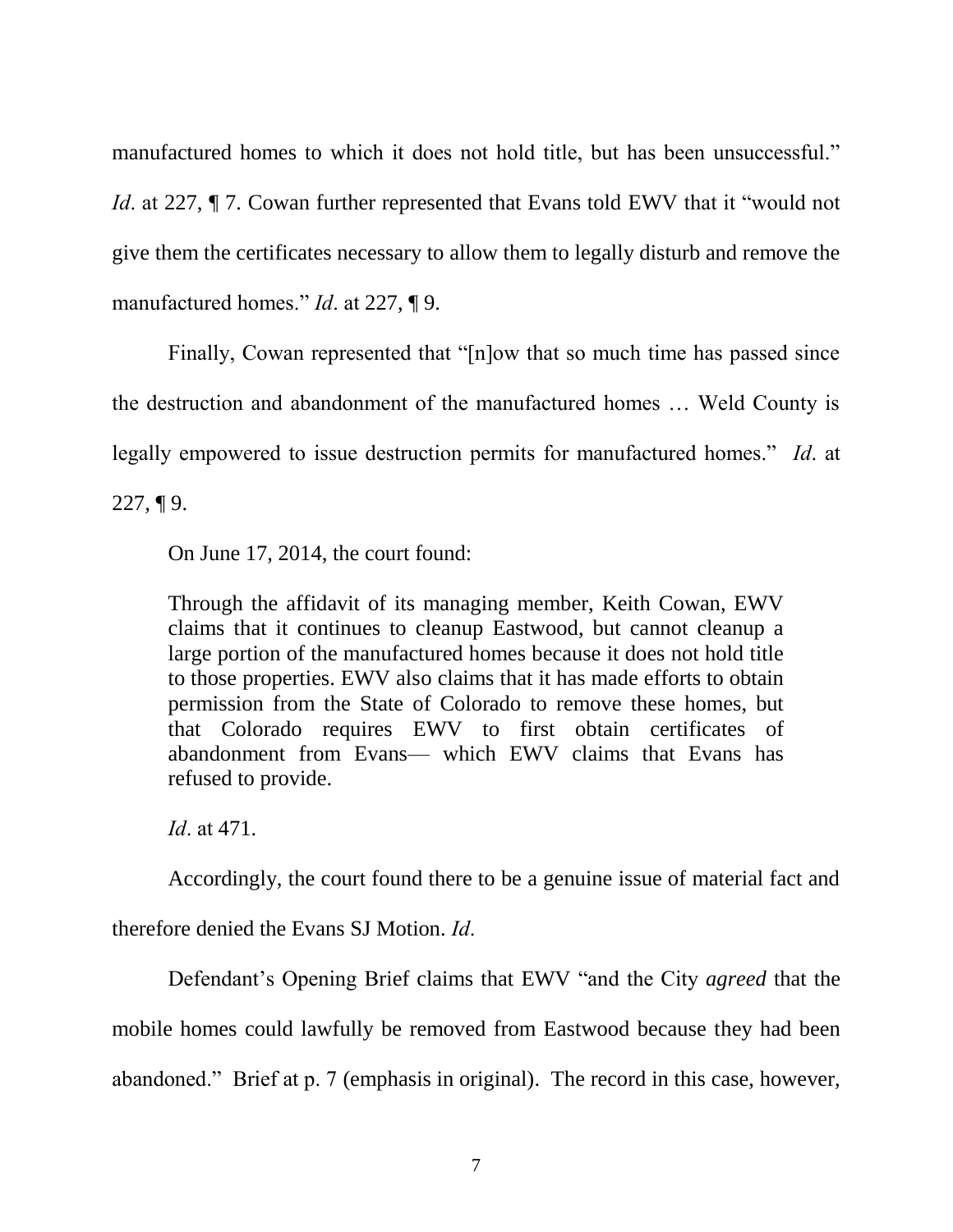belies that conclusion. Evans' Reply in the Evans Litigation argued "regardless of the reason behind Plaintiff's inactions and the true ownership of the trailers, the Property still contains 152 destroyed trailers, constituting trash and junk." Supp. R. CF., p. 277. This argument shows that Defendants' inaction does not relieve them of their obligations and that they should have secured certificates of title in accordance with the Manufactured Homes Act and the Evans City Code.

#### **2. The Miranda Litigation**

On October 9, 2014, Miranda initiated this lawsuit against Defendants and Lechuga. R. CF., p. 1-12. Miranda then amended his Complaint on November 13, 2014, and included thirteen claims for relief. R. CF., p. 21-31. Paragraph 29 of the First Amended Complaint included the allegation that "neither of the Defendants [EWV, Cowan, or Lechuga] held legal title to some of the Miranda Mobile Homes" demonstrating that the titles were at issue from the beginning of the lawsuit. *Id*. at 23. On December 9, 2014, Miranda again amended his Complaint, but included that same allegation. *Id*. at 130-145; 136 at ¶ 35. Defendants and Lechuga eventually answered that allegation by neither admitting nor denying, but stating, "As stated in the Quit Claim Bill of Sale, 'SELLER MAKES NO WARRANTY OF TITLE…' Defendant Keith Cowan held legal title to some of the mobile homes listed in the Quit Claim Bill of Sale which he transferred to Jose Miranda at the time of the agreement." *Id*. at 73; 183.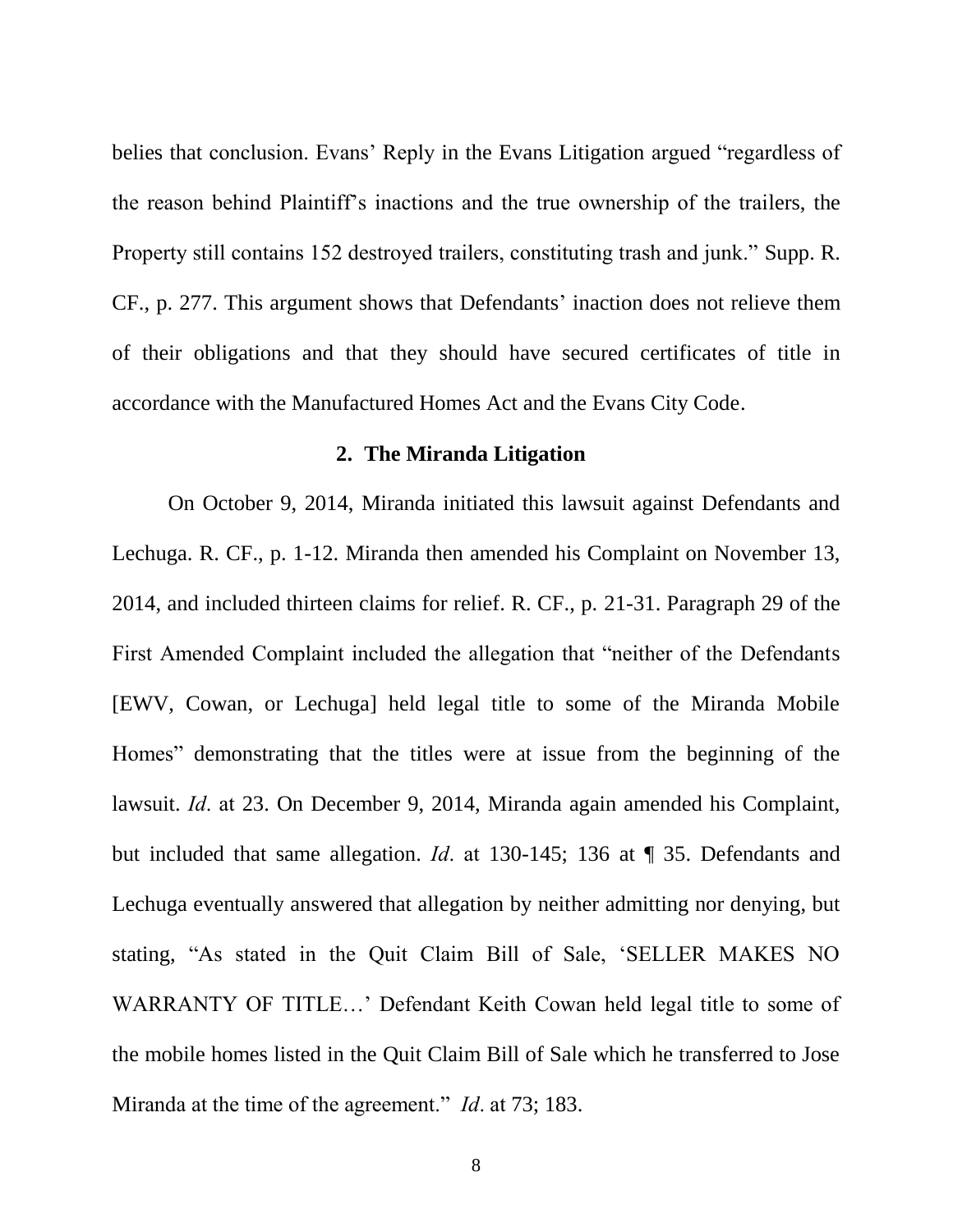In response to the First and Second Amended Complaint, Defendants and Lechuga filed a Motion to Dismiss, which the trial court converted to a Motion for Summary Judgment. *Id*. at 100-120; The Court then dismissed all of Miranda's claims not related to the Contract, finding that the disclaimer language in the Contract precluded any of those claims. *Id*. at 451-472. The Court again allowed Miranda to amend his Complaint. *Id.* at 472. However, the Court's ruling left Miranda with only contractual claims. *Id.* Still, Miranda again alleged that Defendants and Lechuga might not have had titles to the mobile homes, which Defendants and Lechuga answered in the same way as set forth above. *Id.* at 476- 483; 479 at ¶ 35.

The Parties then engaged in discovery, including the combined deposition of EWV and Cowan. Shortly after that deposition, Miranda discovered Cowan's Affidavit filed in Evans Litigation wherein he stated under penalty of perjury that EWV did not have title for any of the mobile homes at the time EWV executed the contract with Miranda and that EWV was prevented from removing the mobile homes without the titles. *Id*. at 1079.

The trial court eventually entered sanctions against Defendants and Lechuga for their failure to comply with C.R.C.P. 30(b)(6) and for their failure to produce the affidavit, which the Court found to be relevant to the litigation. *Id*. at 1928- 1947.

9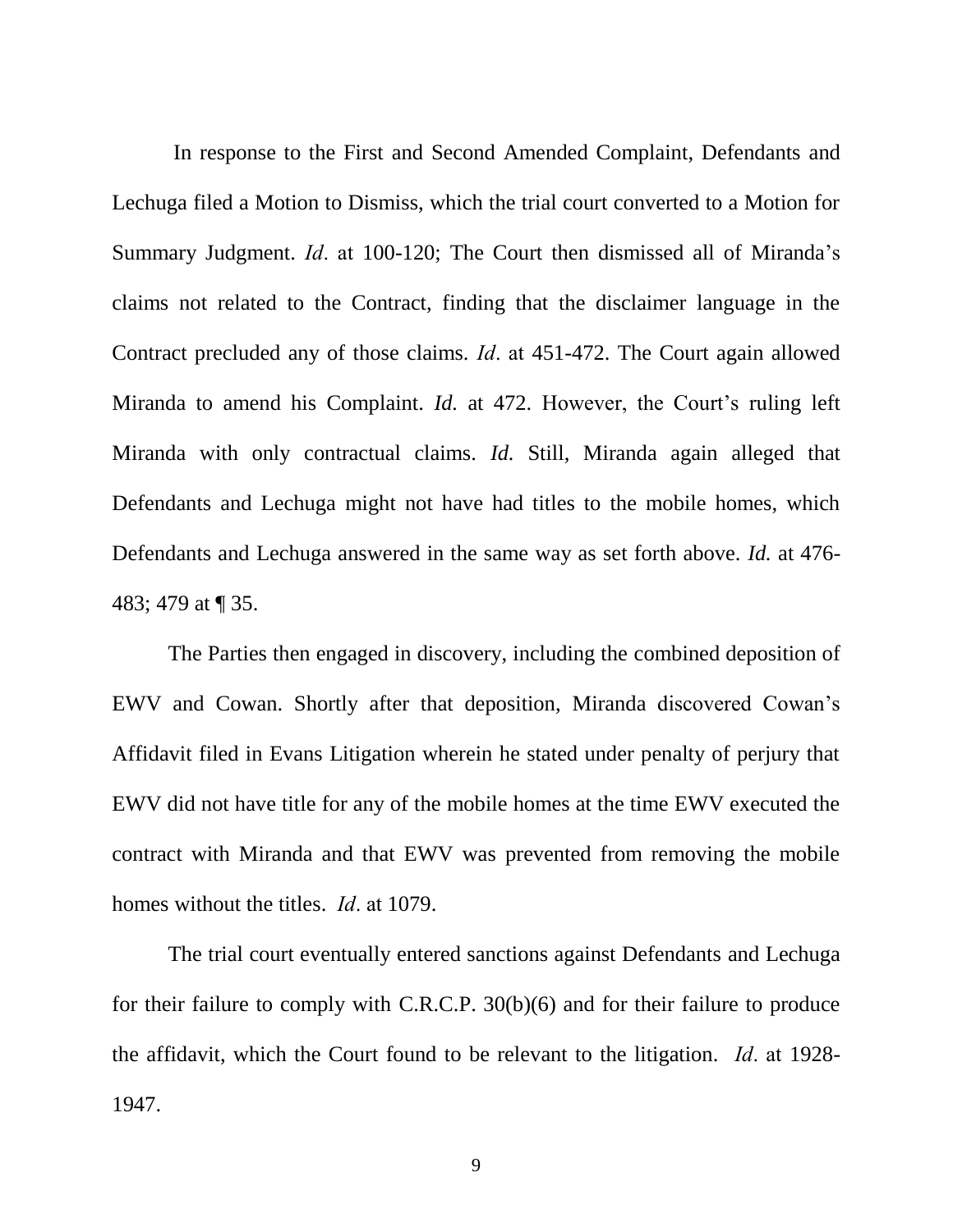## **3. The Sanctions Order issued in the Miranda Litigation**

On July 29, 2016, the trial court issued its Order on Plaintiff's Amended Motion for Sanctions Pursuant to C.R.C.P. 37, granting sanctions against Defendants and Lechuga for their failure to comply with their discovery obligations. *Id*. at 1928-1947. Defendants' brief attempts to conflate the Sanctions Order with the order granting Miranda's Motion for Partial Summary Judgment and even argues that the trial court provided a "road map" to Miranda. The trial court's Sanctions Order is twenty (20) pages long, very well reasoned and supported by applicable law, and speaks for itself. *Id*. at 1928-1947. The suggestion that the trial court was favoring Miranda and showing him the way to judgment is a desperate, inappropriate, unsupportable reach.

The Sanctions Order found that EWV was not prepared for its C.R.C.P. 30(b)(6) deposition in violation of the Rule, and that the Affidavit should have been disclosed. *Id*. at 1928-1947. The Sanctions Order rejected Defendants' argument that the Affidavit was not relevant, finding that in each complaint filed, Miranda alleged that EWV did not have title to the mobile homes, which Defendants dodged in each of their answers. *Id*. at 1933-34. The Sanctions Order granted Miranda leave to file an amended complaint in light of the new evidence that Defendants had improperly withheld, and granted Miranda leave to file a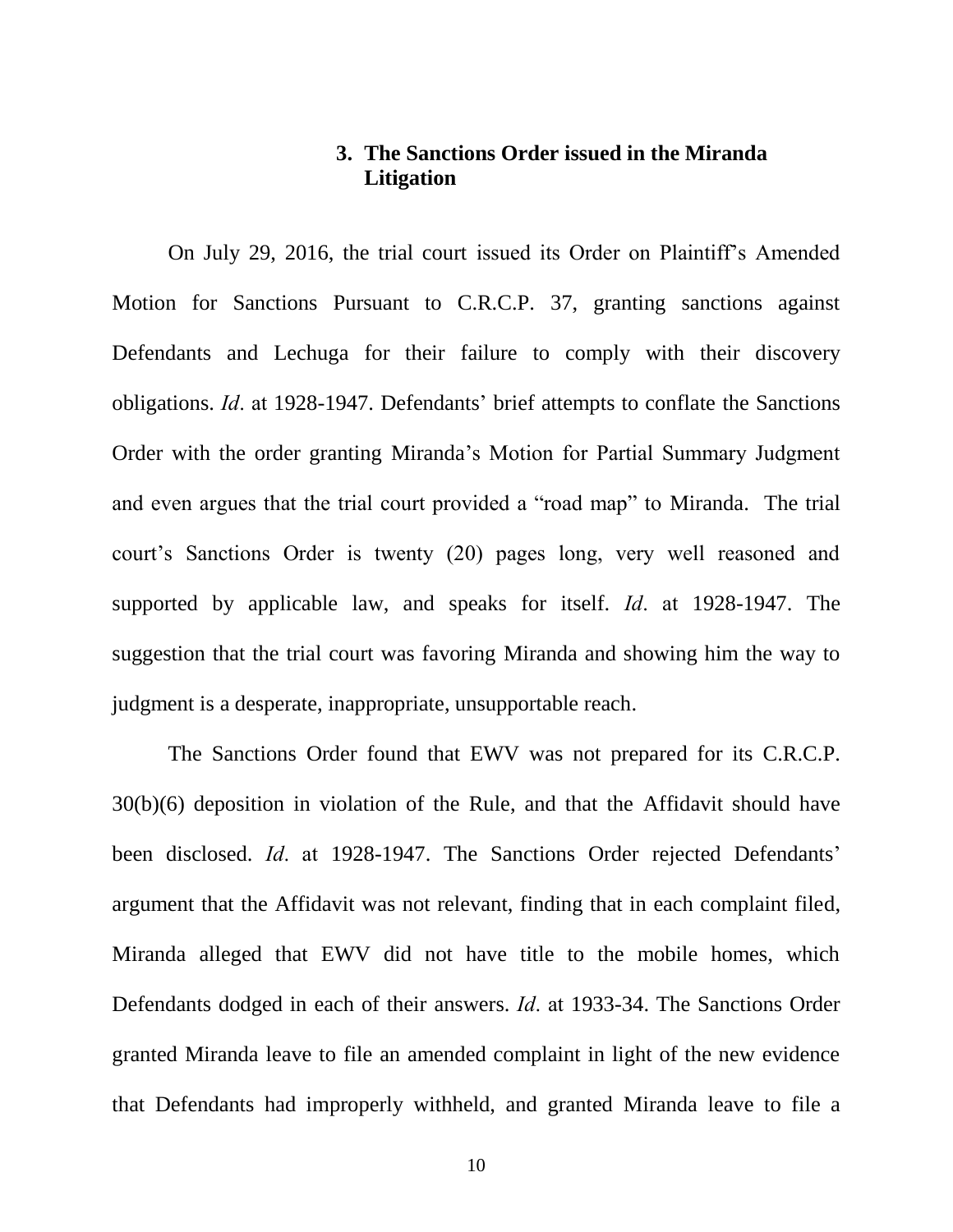Motion for Summary Judgment. *Id*. at 1946.

The Sanctions Order is not at issue in this appeal, despite Defendants' backdoor attempts to disparage the Order and the trial court for issuing the Order.

# **4. The Fifth Amended Complaint and the granting of Partial Summary Judgment**

Pursuant to the Sanctions Order, Miranda amended his Complaint for a fifth time and asserted that the Contract was invalid, among other claims. *Id*. at 2458- 72. The trial court granted Miranda's Motion for Partial Summary Judgment in part, and held that the Contract was invalid. *Id*. at 3663-82.

#### **ARGUMENT**

The crux of Defendants' argument as to why the Contract is enforceable is that title to the abandoned mobile homes that had been abandoned on Eastwood automatically transferred to EWV by operation of law, thereby providing EWV with the right to sell the abandoned mobile homes to a third party without providing certificates of title. Defendants' argument fails. In fact, EWV has already successfully presented the opposite legal argument and was able to prevail on summary judgment in the Evans Litigation by arguing that the possession of certificates of title was a condition precedent to removing the mobile homes legally from EWV's property. Defendants' new position that title is irrelevant to the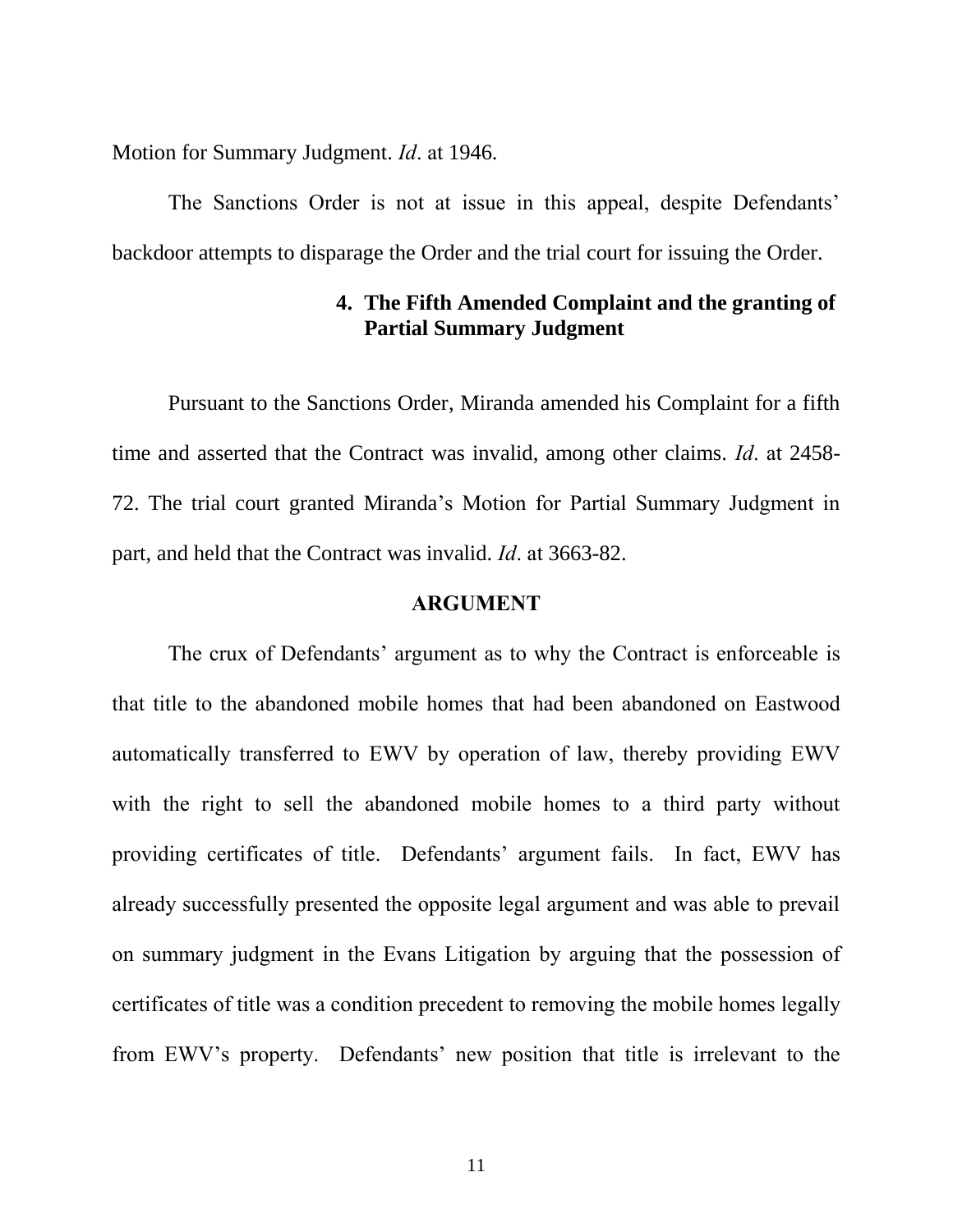removal of the abandoned homes advanced in this litigation is only a result of the circumstances.

Title for mobile homes does not transfer to a landowner by operation of law. The Manufactured Mobile Homes Act, § C.R.S. 38-29-106 (the "**Act**") makes it clear that a landowner such as EWV must take affirmative action and obtain certificates of title before removing abandoned mobile homes from its property. Furthermore, the Evans City Code provides both the method and the time period a landowner such as EWV must follow in order to obtain title for mobile homes.

## **I. THE TRIAL COURT'S RULING THAT THE COBNTRACT IS UNBENFORCEABLE IS CORRECT**

The trial court provided two legal grounds for finding the Contract to be unenforceable. R. CF., pp. 3663-64. First, the trial court correctly found that the Contract had an illegal purpose, and that Defendants' actions were meant "to circumvent the restrictions imposed by state law and the governmental authorities." R. CF., p. 3674. Second, the trial court found that EWV's alleged promise contained in the Contract was illusory and that the contract lacked any consideration for Miranda. R. CF., pp. 3675-78.

## **A. Standard of Review**

Miranda agrees with Defendants' statements concerning the standard of review and preservation of the issue for appeal.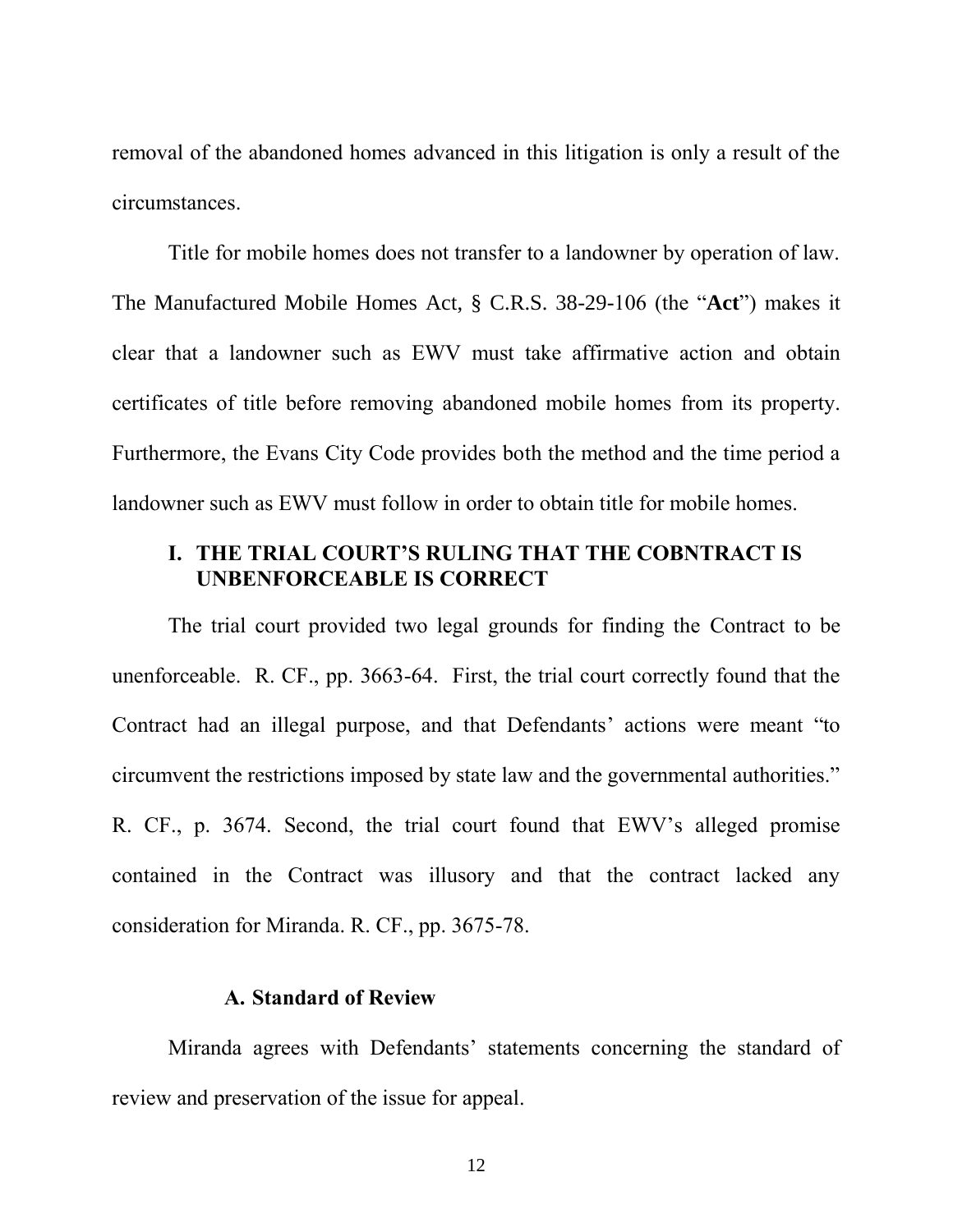### **B. The Contract violated the Manufactured Homes Act and therefore was illegal**

The trial court found the Contract to be illegal because it violated C.R.S. §

38-29-106, 2014:

In light of EWV's admission that it did not have title to the mobile homes at the time of the making of the agreement, the transfer of EWV's purported interest in those homes violated the statute. (And if EWV truly had title to the mobile homes, then C.R.S. § 38-29-112 would have required that title be formally transferred to Miranda; not simply transfer whatever right or interest that EWV might have in the homes through a quitclaim deed.) So even if EWV had not intended to circumvent the restrictions imposed by Evans, Colorado, and FEMA on removing the mobile homes affected by the flood, the agreement is still void because it violated the statutory requirements of C.R.S. § 38- 29-106.

R. CF., p. 3674.

The trial court's ruling correctly interpreted the Act. As set out in more detail below, the Act denies any person the right to sell a mobile home to a third party without delivering the certificate of title for the home. This requirement is expressly stated in unambiguous terms.

Defendants, seeking an end run around the plain language, argue that a landowner such as EWV is somehow exempted from the clear language of the Act because the Act requires "the person in whose name said certificate of title is registered" to execute the formal transfer. C.R.S. § 38-29-112. According to Defendants, a landowner cannot be bound by the Act because a landowner may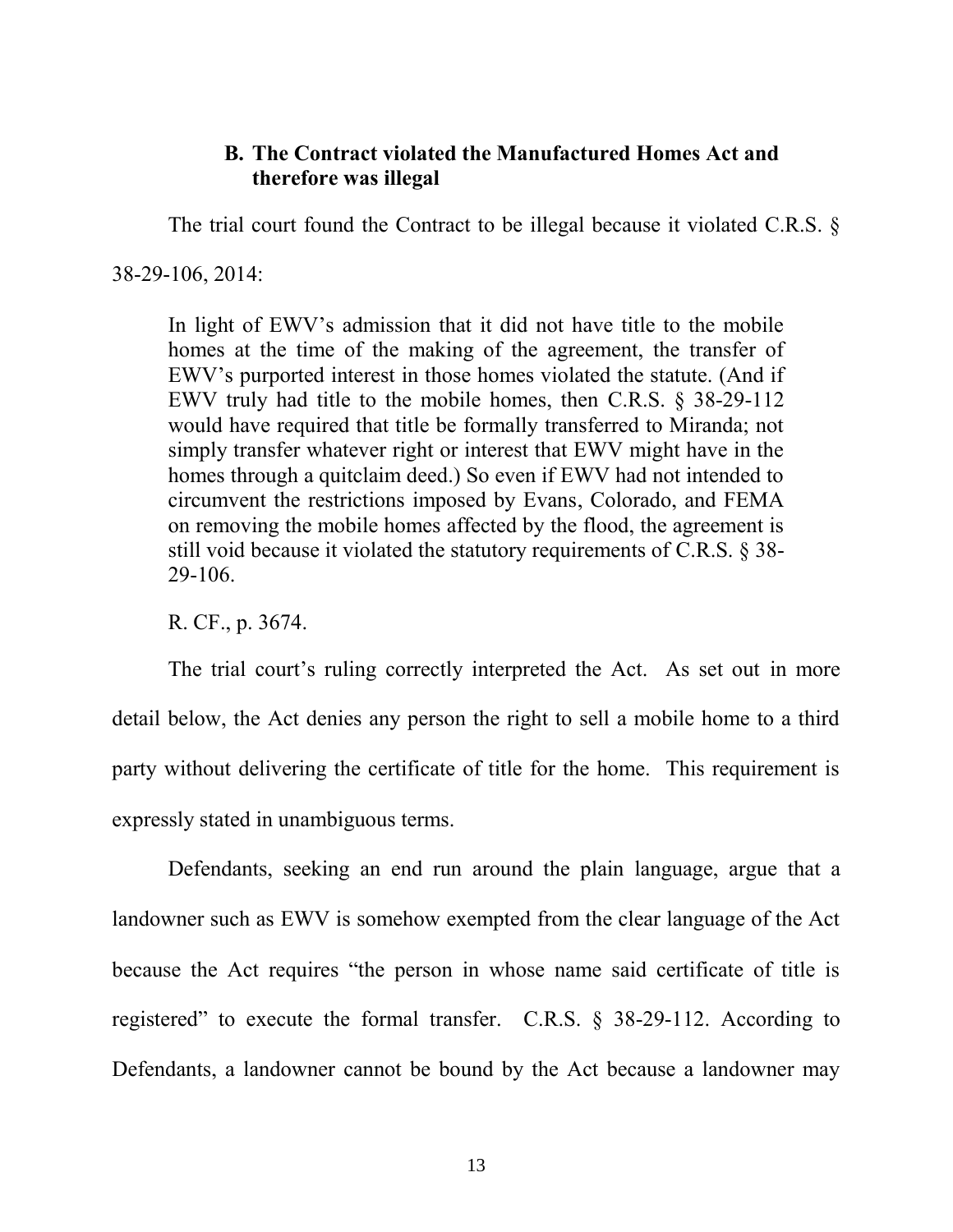possess mobile homes that have been abandoned or the certificates have been lost and thus a landowner has no ability to transfer a certificate with the sale of the abandoned mobile homes.

Defendants' argument fails because EWV had the ability to obtain certificates of title for abandoned homes, or for those where the certificates have been lost. First, the Act provides that a party with an abandoned mobile home may obtain a certificate of title by showing, *inter alia*, a copy of an order or judgment for possession obtained through a civil eviction proceeding. Second, the abandoned mobile homes were located in Evans, Colorado. The Evans City Code expressly provides a landowner such as EWV the ability to obtain certificates of title for mobile homes abandoned on the property. In fact, the process is amazingly easy, especially for sophisticated parties like Defendants. The reality is Defendants ignored EWV's legal obligations and sought to transfer the burden of handling 64 worthless mobile homes to Miranda through misrepresentations that the mobile homes had value. Unloading worthless mobile homes illegally would shift financial loss to an unsuspecting third party and result in significant savings to Defendants.

# **1. The Act Requires Certificates of Title be included in the sale of manufactured homes**

The Act, § C.R.S. 38-29-106, provides: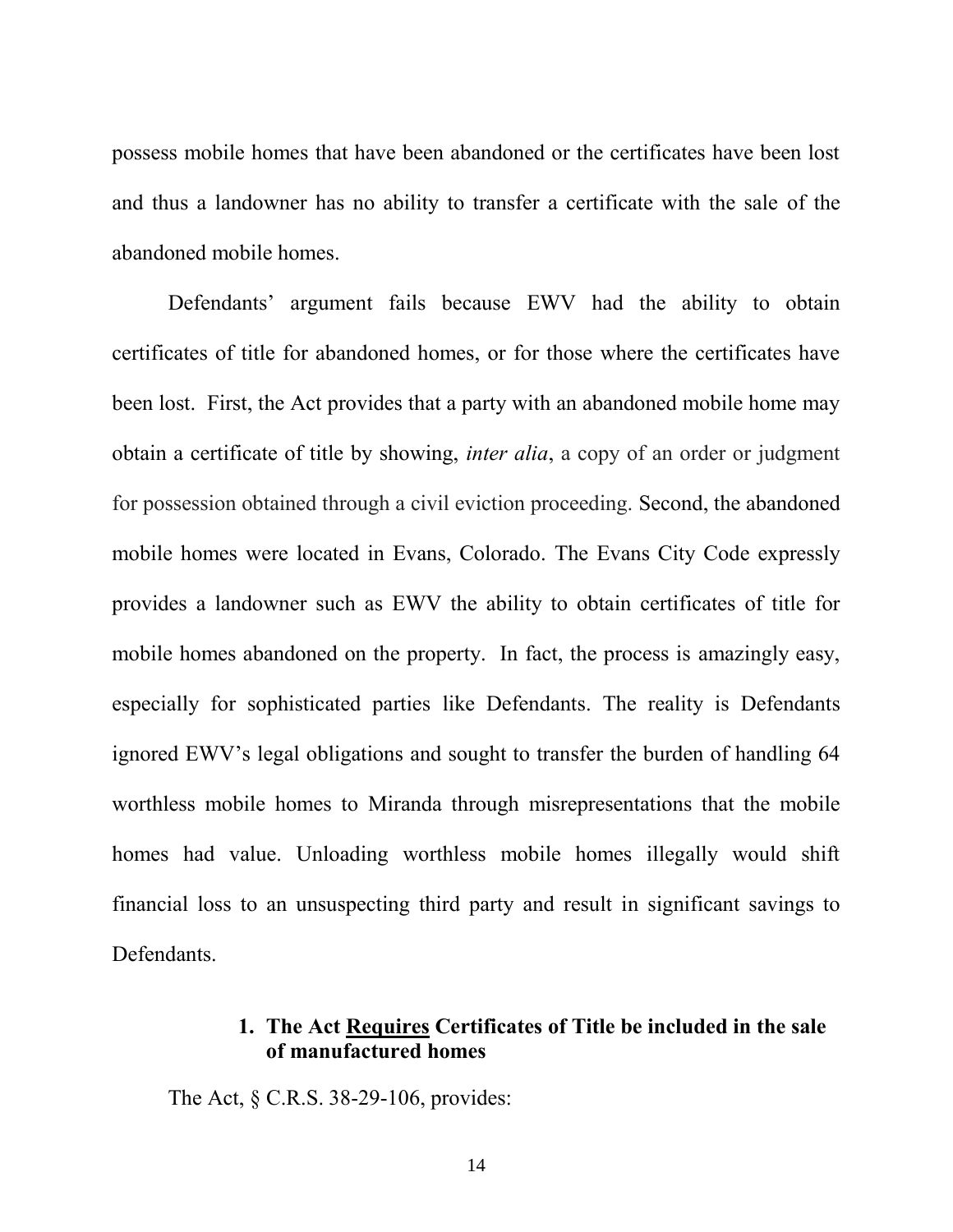Except as provided in C.R.S. § 38-29-114, no person shall sell or otherwise transfer a manufactured home to a purchaser or transferee thereof without delivering to such purchaser or transferee the certificate of title to such home, duly transferred in the manner prescribed in C.R.S. § 38-29-112, and no purchaser or transferee shall acquire any right, title, or interest in and to a manufactured home purchased by him unless and until he obtains from the transferor the certificate of title thereto, duly transferred to him in accordance with the provisions of this article.

The relevant language of the Manufactured Homes Act is clear and unambiguous. "*No person shall sell or otherwise transfer a manufactured home* to a purchaser or transferee thereof without delivering to such purchaser or transferee the certificate of title to such home." *Id.*

When interpreting a statute, courts should strive to give effect to the legislative purposes by adopting an interpretation that best effectuates those purposes. *Smith v. Exec. Custom Homes, Inc.*, 230 P.3d 1186, 1189 (Colo. 2010). "In order to ascertain the legislative intent, Courts look first to the plain language of the statute, giving the language its commonly accepted and understood meaning. Where the statutory language is clear and unambiguous, courts do not resort to legislative history or further rules of statutory construction." *Id.* (internal citations omitted).

Defendants seek to circumvent this clear and unambiguous language of the Act by citing to another provision, Section 112. This provision, however, only further supports Miranda's position. Section 112 of the Act requires that "upon the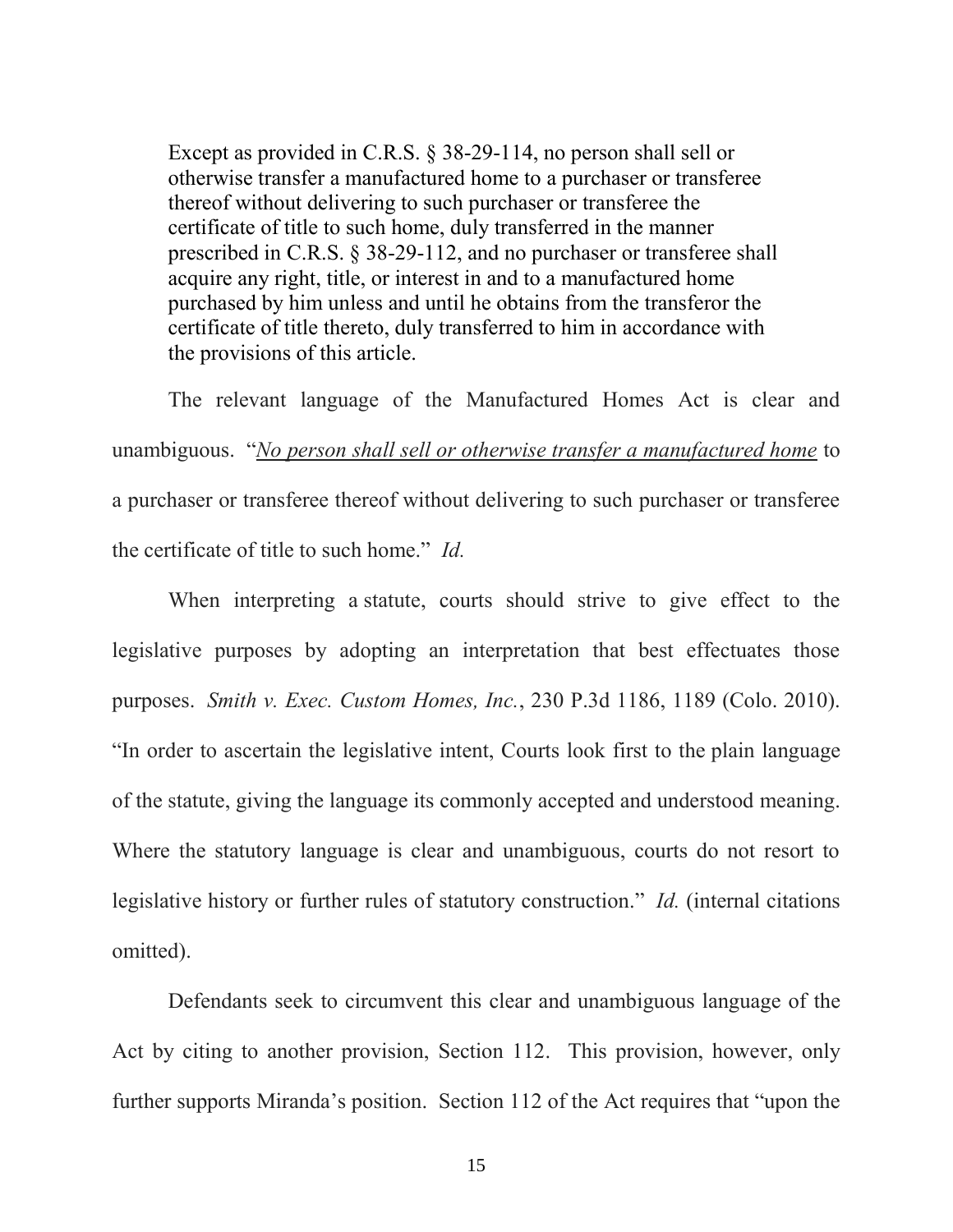sale or transfer of a manufactured home for which a certificate of title has been issued, the person in whose name said certificate of title is registered… **shall**, in his own person or by his duly authorized agent or attorney, execute a formal transfer of the home described in the certificate of title." C.R.S. 38-29-112 (emphasis added). "The word 'shall,' when used in a statute, involves a 'mandatory connotation' and hence is the antithesis of discretion or choice." *People v. Guenther*, 740 P.2d 971, 975 (Colo. 1987).

Thus, the only relevance C.R.S. 38-29-112 has is whether EWV executed the certificate of title in the prescribed manner when selling the mobile homes to Miranda. Of course, EWV had no certificates of title to transfer, thereby rendering this provision of the Act irrelevant.

Defendants, however, argue that because Section 112 of the Act requires the transfer of a certificate of title to be made by the "person in whose name said certificate of title is registered", the Act cannot apply to "landowners, like EWV, who possess mobile homes because they have been abandoned and the certificates of title are lost, missing or have not been transferred to the landowner," purportedly because the landowner cannot have a certificate of title issued in its name. Brief at p. 31. Defendants' argument requires this Court to accept the false premise that EWV had no ability to obtain certificates of title for mobile homes abandoned on its property.

16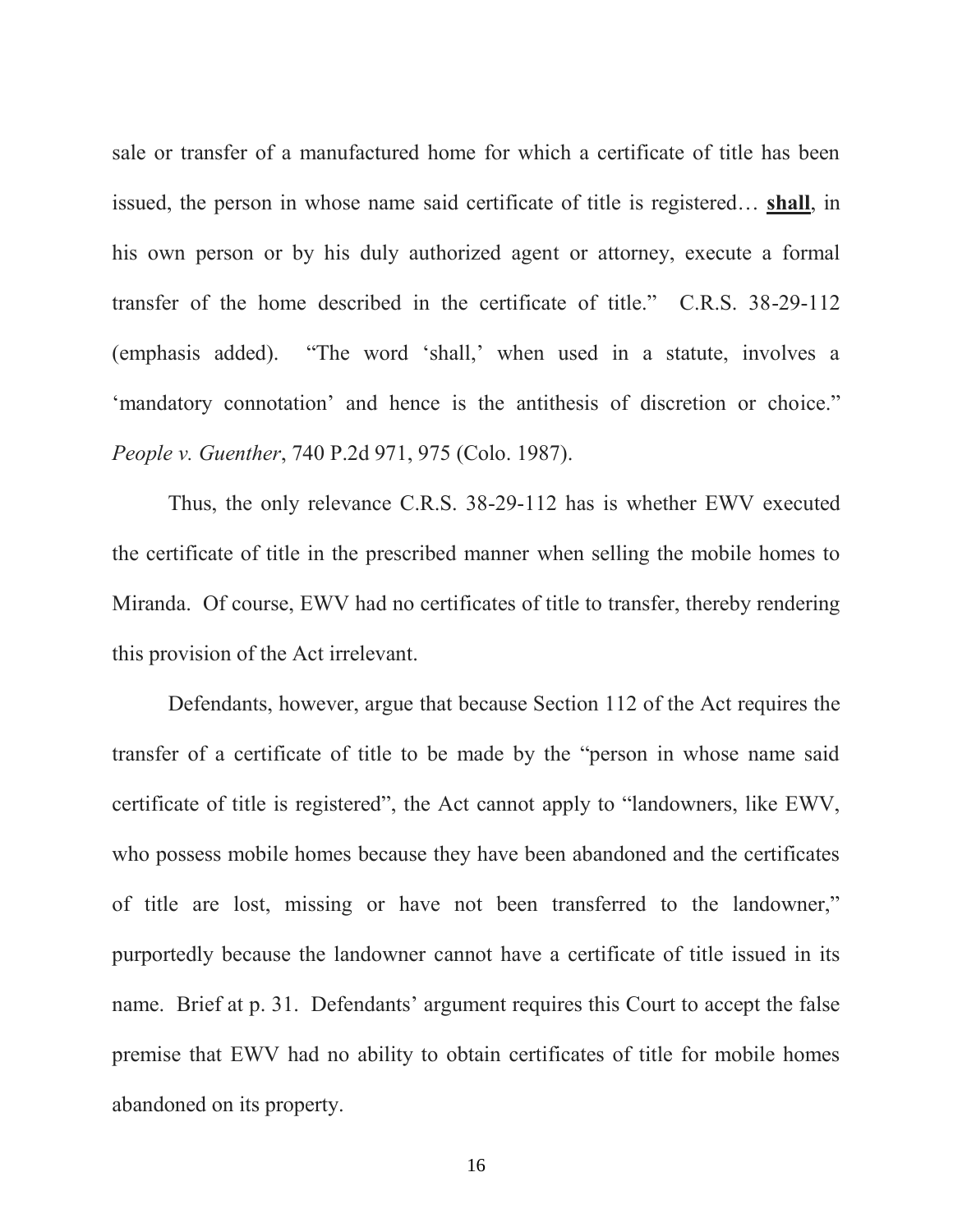In fact, Section 119, relied on by Defendants, actually demonstrates the fatal flaw in Defendants' argument. Defendants argue that Section 119 of the Act provides a mobile home owner with the ability to obtain a certificate of title by showing "a bill of sale thereto, or other evidence of the ownership thereof that satisfies the director of the right of the applicant to have a certificate of title issued to him or her." Defendants argue that a "'bill of sale' is a proper and legal means of conveying and evidencing ownership of a manufactured home in circumstances, like this case, where the certificate of title is lost or missing." Unfortunately for Defendants, a *full* reading of Section 119 of the Act provides Defendants with the mechanism for obtaining a certificate of title for abandoned mobile homes.

In situations involving an abandoned manufactured home located on an applicant's real property, *a copy of an order or judgment for possession obtained through a civil eviction proceeding, along with proof of efforts to notify, via certified mail, regular mail, and posting as otherwise required by law, the prior owner of the potential removal or transfer of title of the home, as well as proof of ownership of the real property on which the home is located, shall constitute sufficient evidence of the applicant's right to a certificate of title for the home*. The statement shall contain or be accompanied by a written declaration that it is made under the penalties of perjury in the second degree, as defined in C.R.S. § 18-8-503, and shall accompany the formal application for the certificate as required in C.R.S. § 38-29- 107.

C.R.S. § 38-29-119 (emphasis added).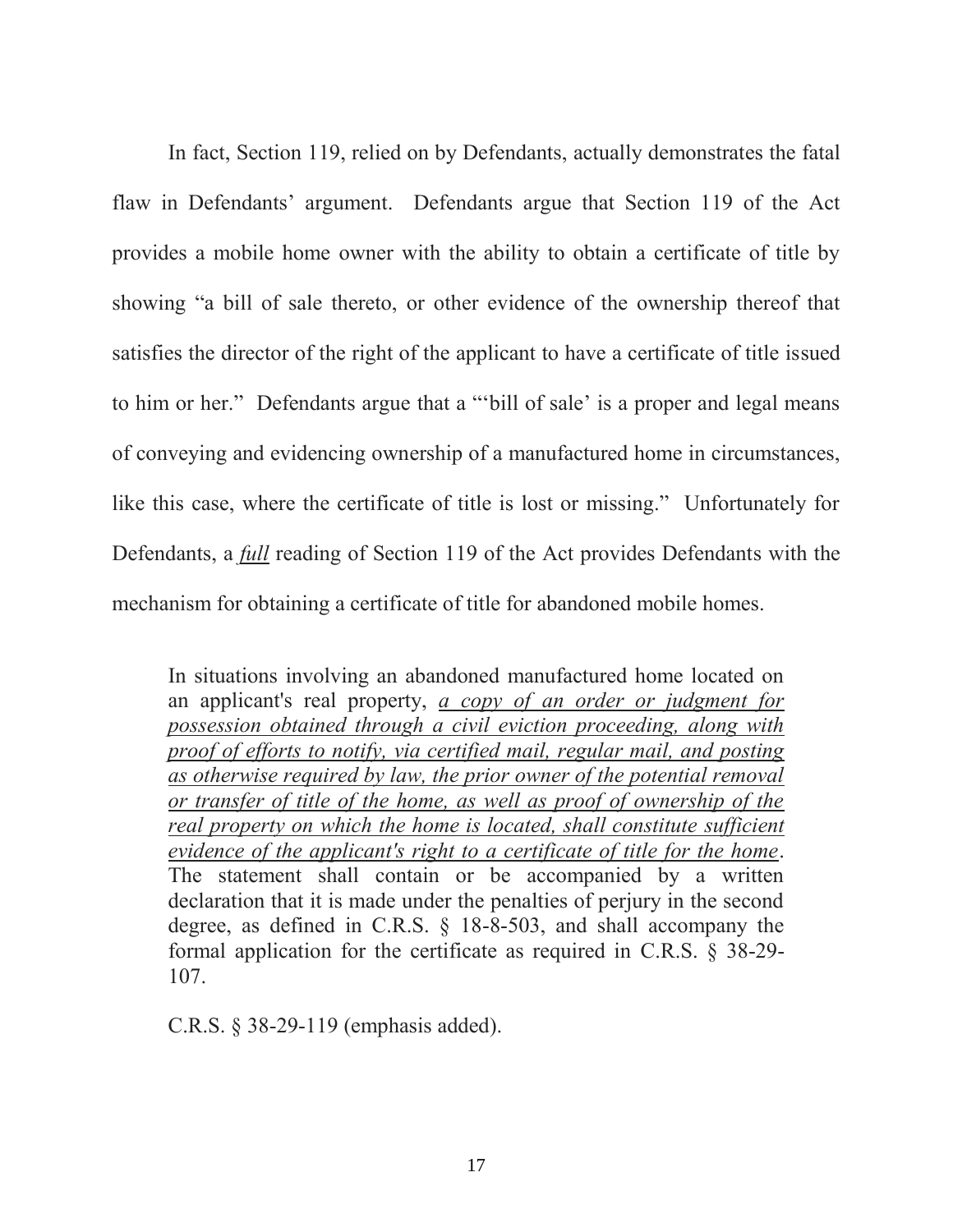Thus, Defendants could have obtained the titles necessary to transfer mobile homes in accordance with the Act and then transferred the mobile homes to Miranda. It did not do so. $<sup>2</sup>$ </sup>

The Act is clear. "No person shall sell or otherwise transfer a manufactured home ... without delivering the certificate of title to such home." C.R.S. § 38-29-106. Section 112 of the Act *required* EWV to execute a formal transfer of the home described in the certificate of title. Section 119 of the Act provides a party such as EWV, the owner of the real property in which the mobile homes were abandoned, with the process to obtain a certificate of title. EWV should have obtained the certificates of title in accordance with the Act before selling mobile homes. Without the certificates of title, EWV has no legal right in the abandoned mobile homes, and thus cannot sell mobile homes belonging to other parties.

Defendants' brief contains an analogy to a contract requiring permits, which is misleading. First, those types of contracts generally contain a condition that permits be obtained. Second, the hypothetical contract scenario Defendants present would not be governed by a very specific statutory scheme with clear requirements, whereas here the process for selling of mobile homes is delineated by the Legislature.

 $\overline{a}$ 

<sup>&</sup>lt;sup>2</sup> It's important to note that Section 119 expressly applies to the landowner ("In situations" involving an abandoned manufactured home located on an *applicant's real property*" (emphasis added)).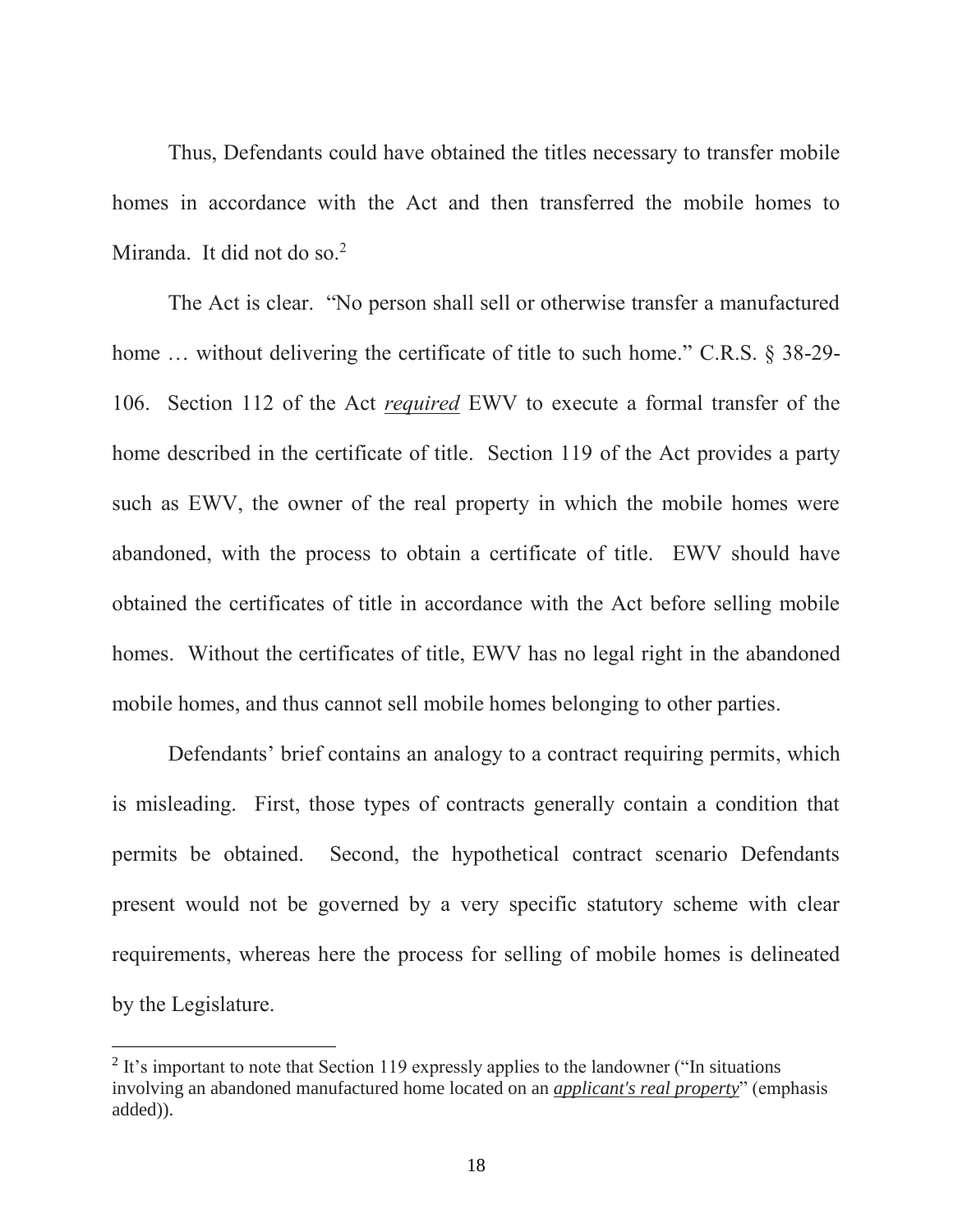#### **2. Facts are irrelevant to statutory interpretation**

This Court should disregard Defendants' argument that the trial court "erred in disregarding material facts concerning its interpretation of C.R.S. § 38-29-106." Statutory interpretation is a question of law. *Bryant v. Community Choice Credit Union*, 160 P.3d 266, 274 (Colo. 2007). Where the statutory language is clear and unambiguous Courts do not resort to legislative history or further rules of statutory construction. *Smith*, 230 P.3d at 1189. Defendants' brief does not argue that the statute is ambiguous, and thus facts at the trial level are completely irrelevant to the interpretation of the Act.

# **3. The Evans City Code further verifies Defendants were required to obtain certificates of title.**

The falsehood that title to the mobile homes automatically transfers to the landowner (EWV) by operation of law is further exposed through a review of the Evans City Code.

The Evans City Code provides the process a landowner such as EWV must follow to obtain the certificates of title required for abandoned mobile homes. Specifically, Evans City Code Section 19.22.030(C) provides: "Once a home has been abandoned, *the manufactured park owner shall* have one hundred twenty (120) days to obtain title to the home. At any time during said one hundred twenty (120) days or upon reaching the one hundred twenty (120) days, the park owner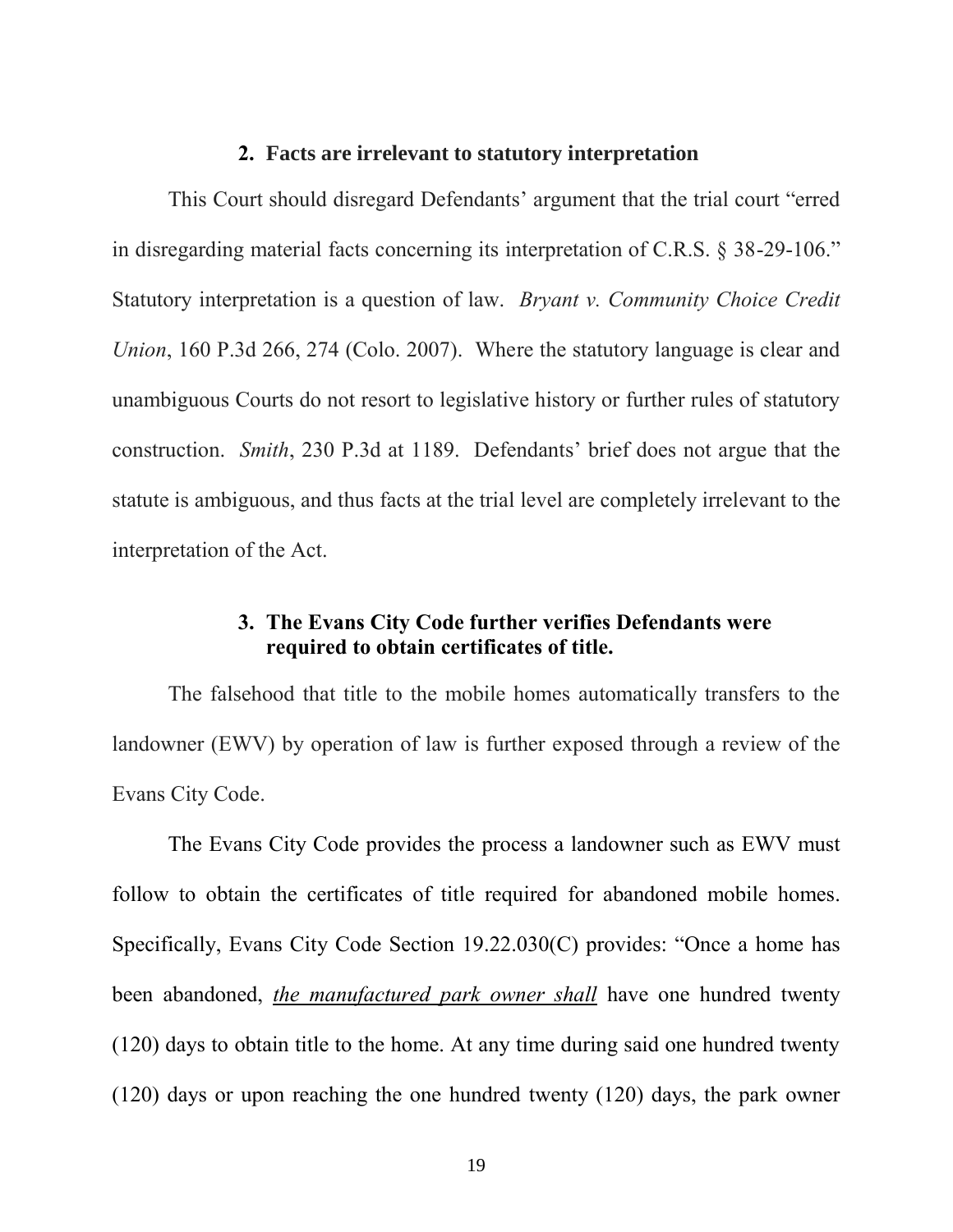*shall* be required to provide proof of reasonable attempts to obtain title to the home." R. CF., p. 3191.

Like the Act, the Evans City Code is clear and unambiguous. EWV had 120 days from the date of abandonment to obtain title for the homes. This is nondiscretionary. *See, e.g. People v. Guenther*, 740 P.2d 971, 975 (Colo. 1987) (The use of the word "shall" means this was a mandatory obligation of EWV). In fact, the Evans City Code even provided EWV with a roadmap for when and how it could obtain the relevant certificates.

First, Section 19.22.020(A) of Evans City Code defines "[a]bandoned or abandonment" of a mobile home to include "lack of occupancy with no forwarding information or signage indicating the home is for rent or sale and/or windows that are not secured." R. CF., p. 3191. It also provides that "A mobile or manufactured home that is cited under the abatement of Dangerous Building Code with a notice and order and is not brought into compliance with the building code within thirtydays' notice of said violation shall be considered for the purpose of this Chapter to be abandoned." *Id.*

According to the Code, "Once a home has been abandoned, *the manufactured park owner shall* have one hundred twenty (120) days to obtain title to the home. At any time during said one hundred twenty (120) days or upon reaching the one hundred twenty (120) days, the park owner *shall* be required to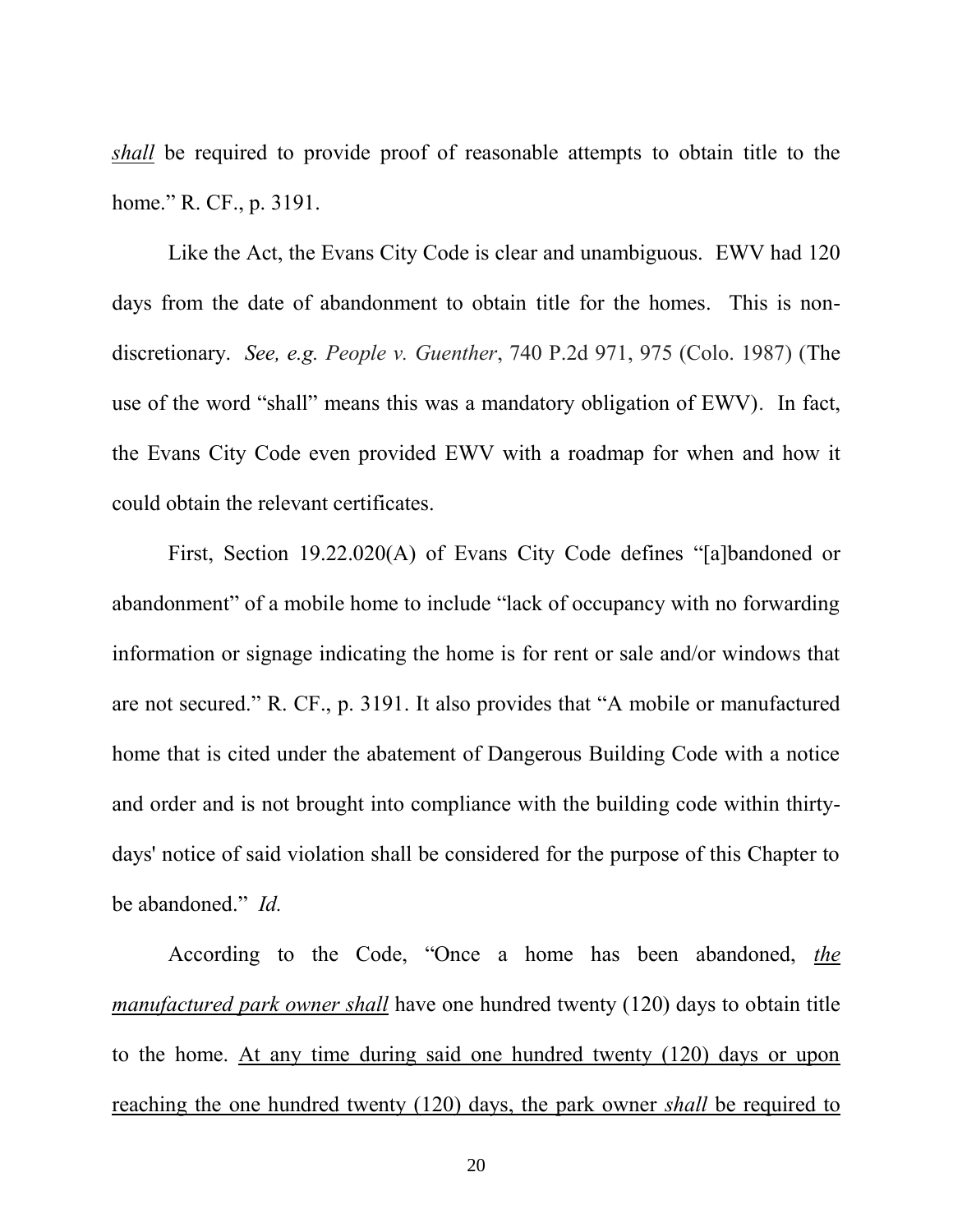provide proof of reasonable attempts to obtain title to the home." R. CF., p. 3191 (emphasis added). In other words, EWV had 120 days from the date of abandonment to obtain titles to the mobile homes, but failed to do so, thus subjecting itself to penalties. R. CF., p. 3191.

Pursuant to the Code's abandonment definition, the mobile homes were "abandoned" on or around the date of the flood, which occurred on September 13, 2013. Defendants then had 120 days from the date of the flood to obtain titles, on or before January 11, 2014. The fact that Defendants sat idly on their hands instead of complying with the Evans City Code does not result in title for all the abandoned mobile homes suddenly transferring to EWV by operation of some undisclosed law.

Defendants then argue that after the 120-day period provided by the Evans City Code expires, the landowner then has a 30-day "safe harbor" to contract with a mover to remove the homes. Once again, Defendants' argument requires this Court to ignore portions of the Evans City Code. The 30-day "safe harbor" referenced by Defendants is only triggered *after* the landowner obtains title. "*Upon obtaining title to such home*, a manufactured home park owner shall have thirty (30) days to remove or bring such home into compliance." R. CF., p. 3192 (Section C).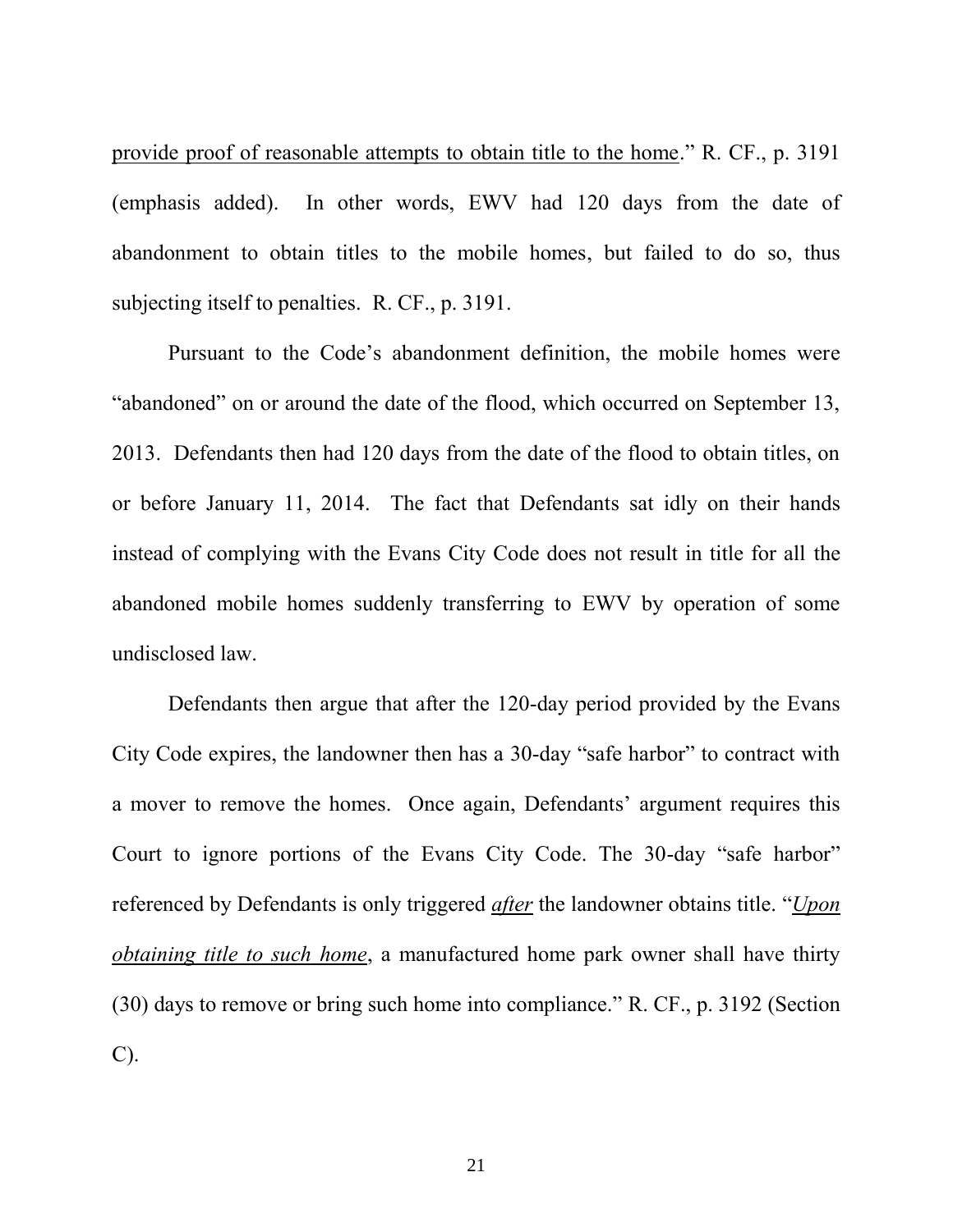The plain language belies Defendants' tortured interpretation of the Act and the Evans City Code. Nothing in either the Act or the Code supports the proposition that title for all 156 mobile homes located at Eastwood suddenly became EWV's personal property 120 days after they were abandoned. The language is clear that a landowner "shall have" 120 days to obtain a certificate of title for the abandoned mobile homes, and "shall" be required to provide proof of reasonable attempts to obtain title.

Defendants' position promotes the idea that landowners should undertake no action, and just wait the 120 days. This way, according to Defendants, a landowner is relieved of the obligation to show proof of reasonable attempts to obtain title. Accepting this outcome will require this Court to ignore plain language of the Act and the Code, while also re-defining the term "shall" to mean discretion or choice. It would also eviscerate the statutory scheme by allowing manufactured home park owners to simply sit on their hands for 120 days to get around an entire statutory scheme governing certificates of title for manufactured homes.

## **C. The Agreement was Illusory and Lacked Consideration**

The trial court also found the Contract to be unenforceable was because EWV's promise in the Contract was illusory and Miranda received no consideration.

22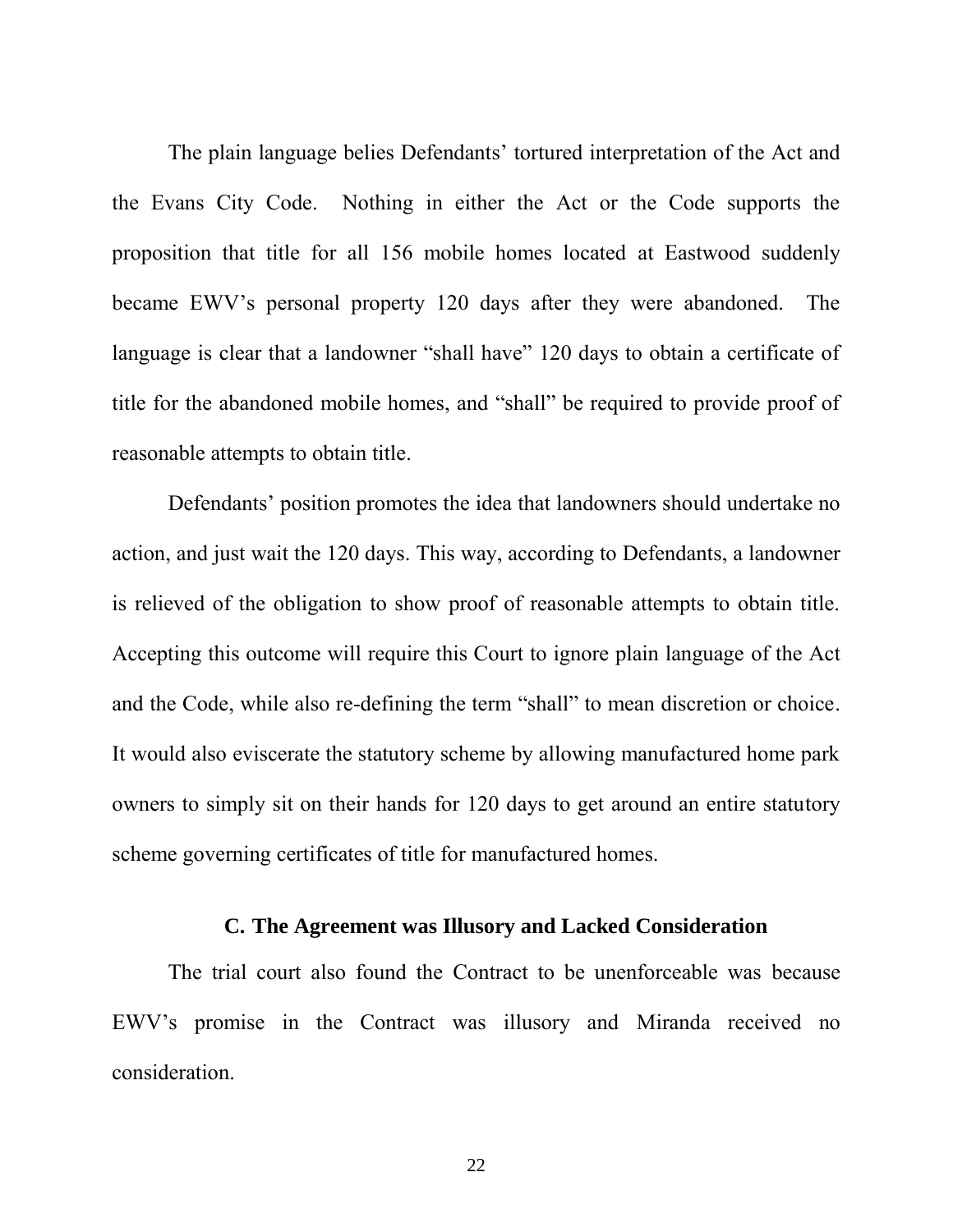"The central issue to be determined is whether the bilateral contract between [the parties] lacks mutuality. Such a contract must contain promises by each party thereto - the promise of one party is the consideration for the promise of the other. If one party in fact promises nothing, there is no mutuality and no contract." *United Press Int'l, Inc. v. Sentinel Pub. Co*., 441 P.2d 316, 319 (1968). A promise is a good consideration for a promise, when they are mutual; that is, reciprocal, and impose upon each of the parties a legal binding obligation which each can enforce against the other. *Rhodes v. Haberstich*, 326 P.2d 657, 660 (1958).

It is undisputed that EWV did not have ownership interest in any of the 64 mobile homes included in the Contract. R. CF., p. 3666. This fact was critical to the trial court's ruling that the Contract was illusory and lacked consideration:

[B]ecause EWV has admitted that it did not hold title to the mobile homes when the agreement was made, and because EWV disclaimed any warranty of title, EWV's promise to convey its interest in the mobile homes to Miranda was an empty, illusory promise. Miranda did not receive what he bargained for; the agreement is therefore unenforceable for lack of consideration.

R. CF., p. 3669.

The trial court's ruling is correct. The Contract required EWV to transfer its "right, title and interest in the [fifty-three] mobile homes." R. CF., p. 3166. The Contract, however, went on to state that EWV "shall only be required to sell, quitclaim, convey, transfer and assign its interest in the [mobile homes] *to the*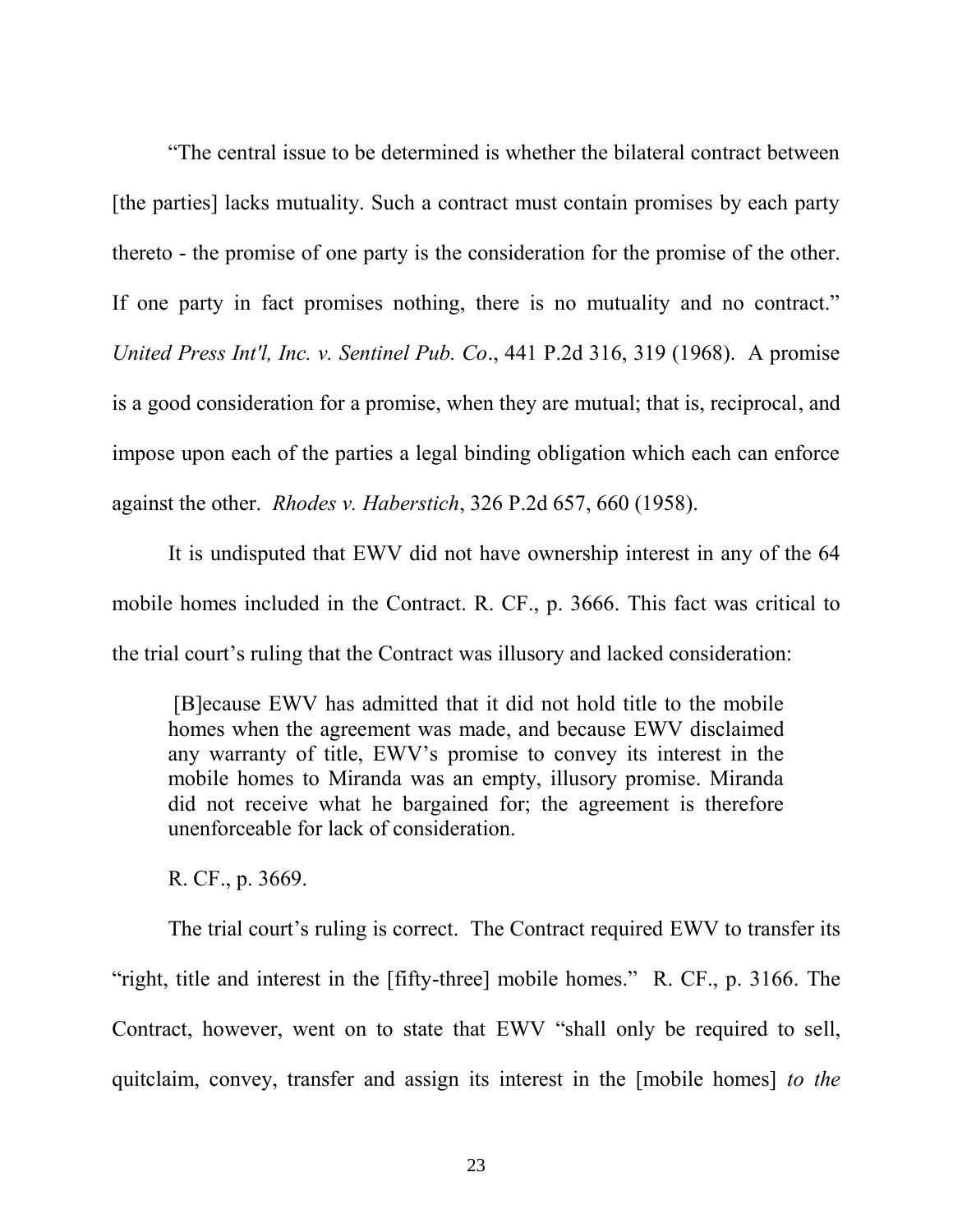*extent it has such interest*." *Id.* (emphasis added). Thus, because EWV had no interest in the mobile homes, it conveyed nothing to Miranda.

Furthermore, as EWV represented to the trial court, "In agreeing to give away the mobile homes, EWV made 'no warranty of title' and 'disclaimed all express and implied warranties, including merchantability or fitness for a particular use purpose of any other warranty, express or implied.'" R. CF., p. 309. This means there was no legally binding obligation for which Miranda could enforce against EWV. "Because EWV did not give up anything of value and because no rights were created that the EWV did not already possess," the Contract was wholly illusory. *Bernhardt v. Hemphill*, 878 P.2d 107, 111 (Colo. App. 1994).

The trial court agreed with this position, finding an illusory promise to be one that appears to be real, but in reality offers nothing: "Whereas a real promise can be consideration for a contract, an illusory promise cannot. If all the consideration given by one party to a contract consists of illusory promises, then the party has provided no consideration and cannot enforce the contract." *In re Cox Enterprises, Inc. Set-top Cable Television Box Antitrust Litig.*, 835 F.3d 1195, 1209 (10th Cir. 2016). *See also GMAC Mortgage Corp. v. PWI Grp.*, 155 P3d 556, 557-59 (Colo. App. 2006) (Where a party "does not own any right, title, or interest in the subject properties it purported to convey," any deed executed by that party " is patently invalid and contains an illusory grant."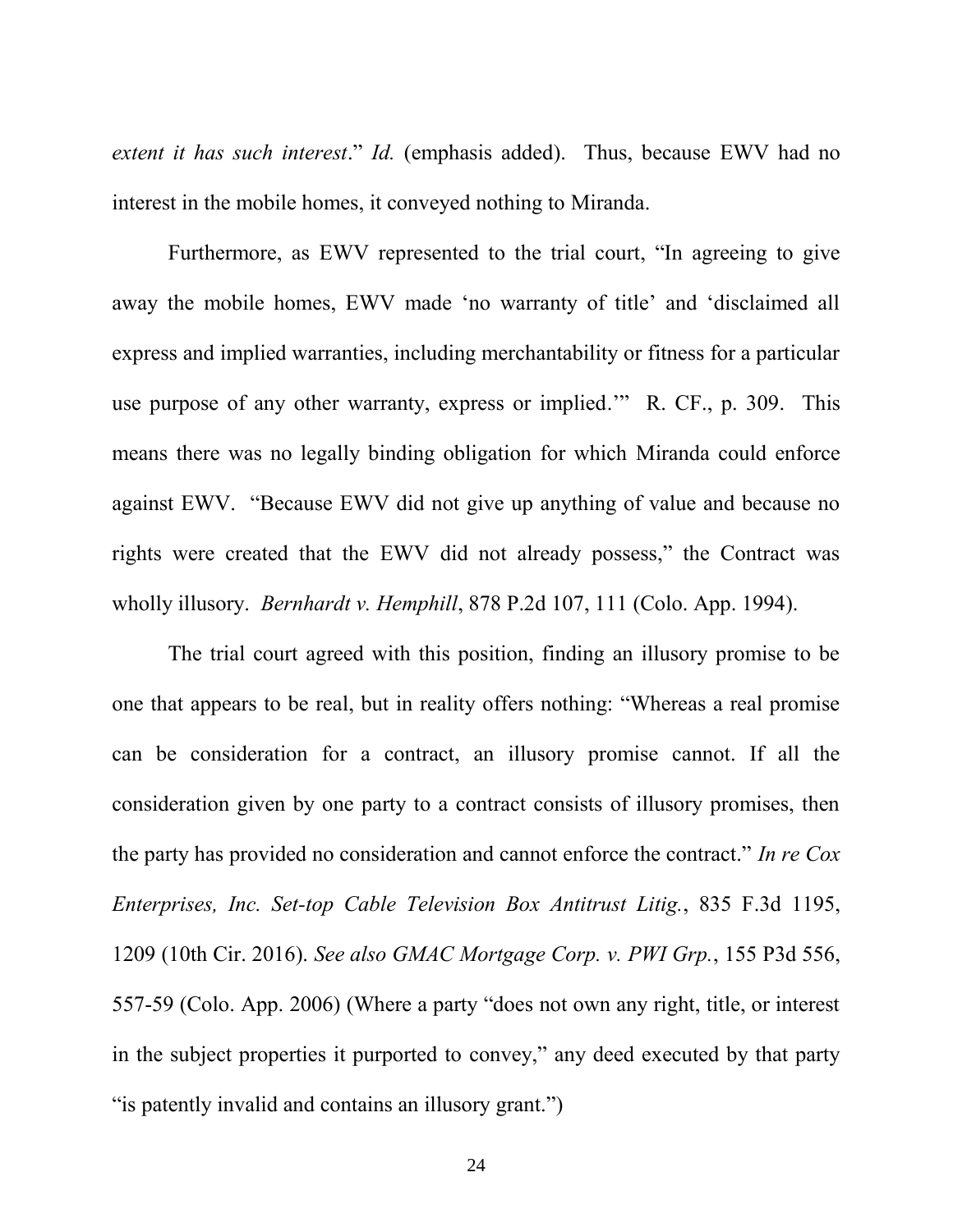The trial court also found that the Contract lacked consideration, finding that because Defendant had no interest in the mobile homes it purported to transfer to Miranda, it gave up nothing and Miranda received nothing. "EWV simply shifted the burden to remove the mobile homes to Miranda." R. CF., p. 3678.

Defendants seduced Miranda into signing the Contract based on misrepresentations and falsehoods. EWV had no interest in any of the mobile homes, and thus conveyed nothing to Miranda but an illusion in an attempt to avoid the cost of disposing of the homes or obtaining titles to them.

# **II. DEFENDANT'S OPPOSITE POSITIONS IN TWO DIFFERENT BUT RELATED PROCEEDINGS WARRANT THE APPLICATION OF THE DOCTRINES OF JUDICIAL ADMISSION AND JUDICIAL ESTOPPEL**

The trial court applied the doctrines of judicial admission and judicial

estoppel to Defendants, finding that:

the defendants' position here is contrary to the one they took in the Evans litigation: that the mobile homes could not be legally removed because EWV did not hold title and no certificates of abandonment had been issued—as of May 30, 2014—more than a month after the agreement had been made with Miranda. The defendants' position here is totally inconsistent with the position that EWV took in the Evans litigation.

R. CF., p. 3671.

Defendants of course took that position when it was convenient in order to

avoid or delay its legal obligations and to avoid spending money to properly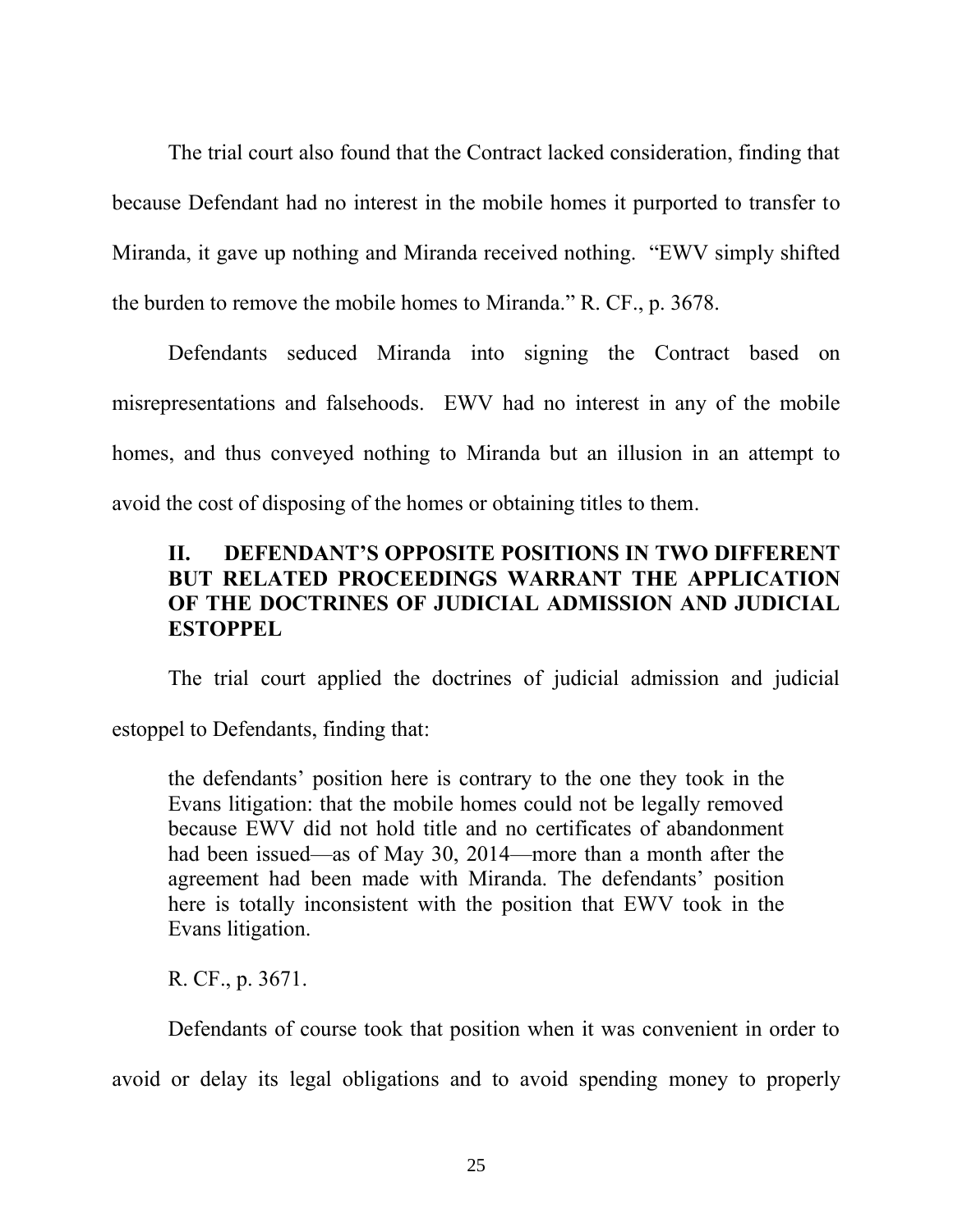dispose of the mobile homes. It then took the opposite position in this case when it was in its self-interest to do so.

#### **A. Standard of Review**

Miranda agrees with Defendants' statements concerning the standard of review and preservation of the issue for appeal.

### **B. Defendants' position changed based on the circumstances**

Defendants present the position that the Court erred in its interpretation of EWV's arguments in the Evans Litigation. Defendants' attempt at revisionist history should not be taken seriously, especially when considering its arguments in the Evans Litigation were clear and successful.

Defendants induced Miranda to sign the Contract on or about April 24, 2014. R. CF., pp. 3166-67. The one page Contract does not contain conditions. Meanwhile, approximately fifteen (15) days later, Evans filed the Evans SJ Motion in the Evans Litigation. R. CF., pp. 3168-73. Specifically, Evans sought summary judgment on its third claim (Maintenance and Nuisance Violations) and on its fourth claim (Nuisance Violations). *Id.* Evans argued that EWV had violated the Evans City Code by failing to remove the 153 mobile homes located on the Property because they were a public nuisance. R. CF., p. 3169.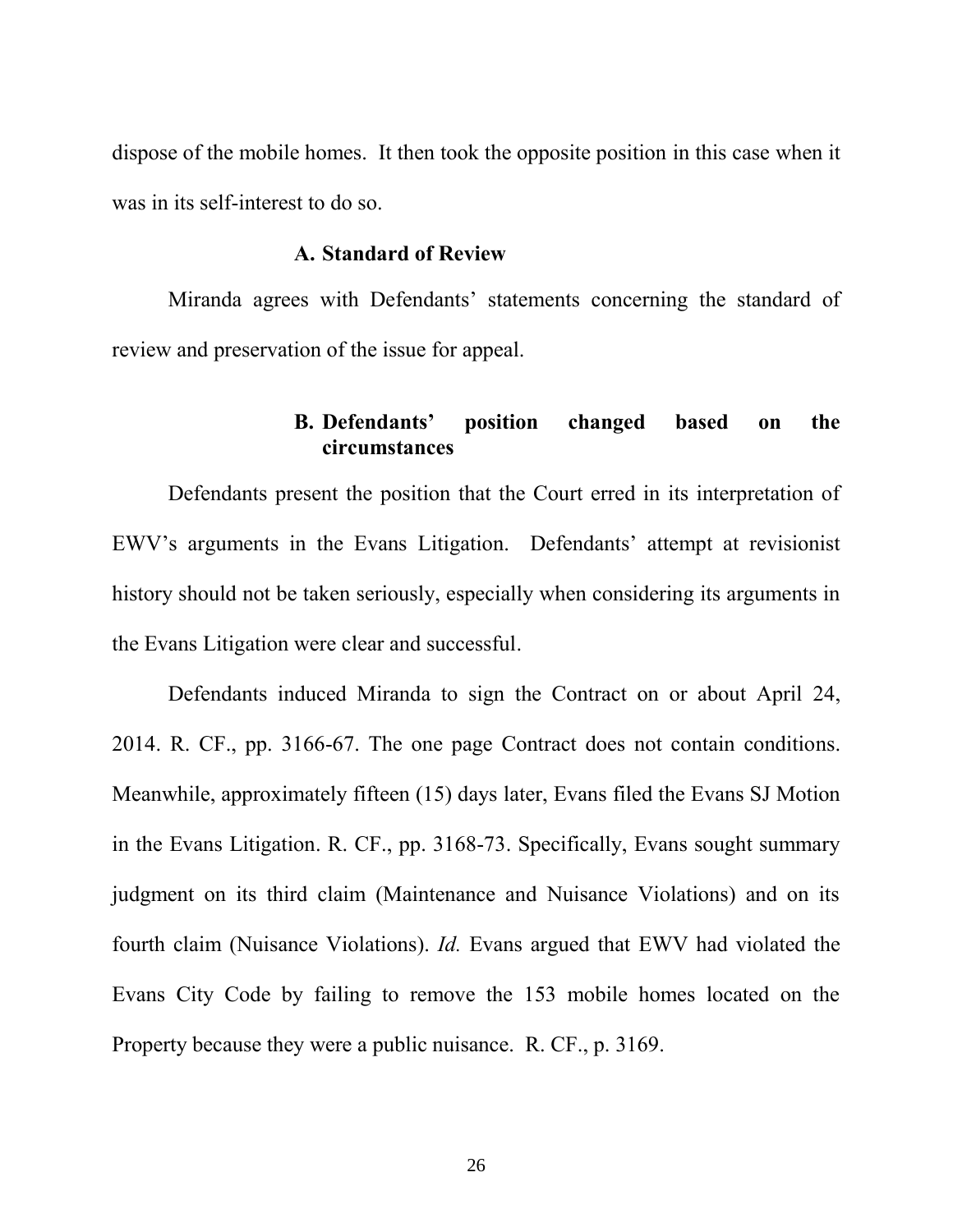EWV filed its response to the Evans SJ Motion on May 30, 2017, approximately six (6) weeks after the Contract was executed. R. CF., pp. 3174-82. EWV's response did not deny that the condition of the property needed to be remedied, but argued that EWV was unable to clean the property. *Id.* EWV accused Evans of refusing to provide the certificates necessary to have the mobile homes removed. R. CF., p. 3176,  $\P$  9. As EWV argued in the Evans Litigation (on May 30, 2017):

Finally, as the City is clearly aware and previously stated to FEMA, EWV does not hold title to a large portion of these manufactured homes and, in order for EWV to remove the homes from the property, state statute requires it acquire title. EWV has worked diligently to obtain title to as many of the homes as possible. Further, EWV has executed contracts for removal of each of the manufactured homes from the property and will allow removal as soon as it is legal [sic] authorized to do so. Despite multiple attempts to obtain such authority from the State of Colorado and the City of Evans, EWV has been unable to obtain authority for the removal of the homes to which it has been unable to obtain title. In sum, the City of Evans has actively blocked EWV's ability to conduct clean-up efforts on the property and now seeks to benefit from that conduct. R. CF., p. 3180.

EWV's argument was supported by an affidavit from Cowan. R. CF., 3183-

85. In that affidavit, Cowan averred, "EWV has attempted to obtain permission from the State of Colorado for the removal of the manufactured homes to which it does not hold title, but has been unsuccessful." R. CF., 3184, ¶ 8.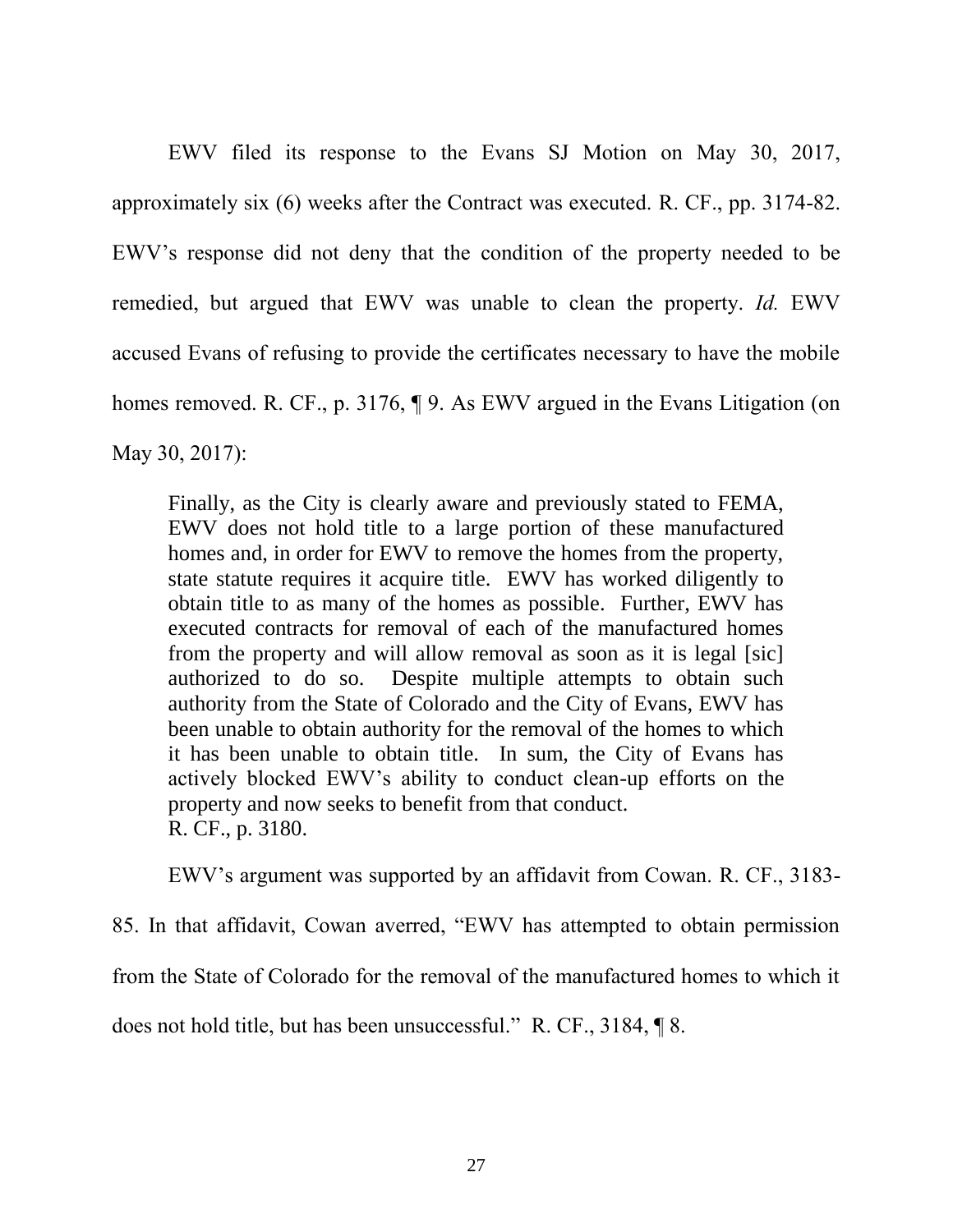EWV was successful in defeating the Evans SJ Motion through these arguments. R. CF., p. 3186-90. In denying the Evans SJ Motion, the Evans Litigation court found:

Through the affidavit of its managing member, Keith Cowan, EWV claims that it continues to cleanup Eastwood, but cannot cleanup a large portion of the manufactured homes because it does not hold title to those properties. EWV also claims that it has made efforts to obtain permission from the State of Colorado to remove these homes, but that Colorado requires EWV to first obtain certificates of abandonment from Evans – Which EWV claims that Evans has refused to provide."

R. CF., p. 3189.

Defendants now maintain that the April 24th Contract was legal on the date it was executed, and that Miranda could have removed the mobile homes as of that date, notwithstanding its representations made approximately six (6) weeks later in the Evans Litigation that the mobile homes cannot be removed without first obtaining certificates. Incredulously, Defendants argue that the trial court in the Evans Litigation "misunderstood" EWV's argument and that the Evans Litigation court "erroneously held that EWV had taken the position that it was unlawful to remove mobile homes to which EWV did not hold title in May of 2014." Brief at pp. 17-18. Defendants conveniently claim that the above referenced quote from the Court's ruling was not a correct statement of EWV's position, but that "neither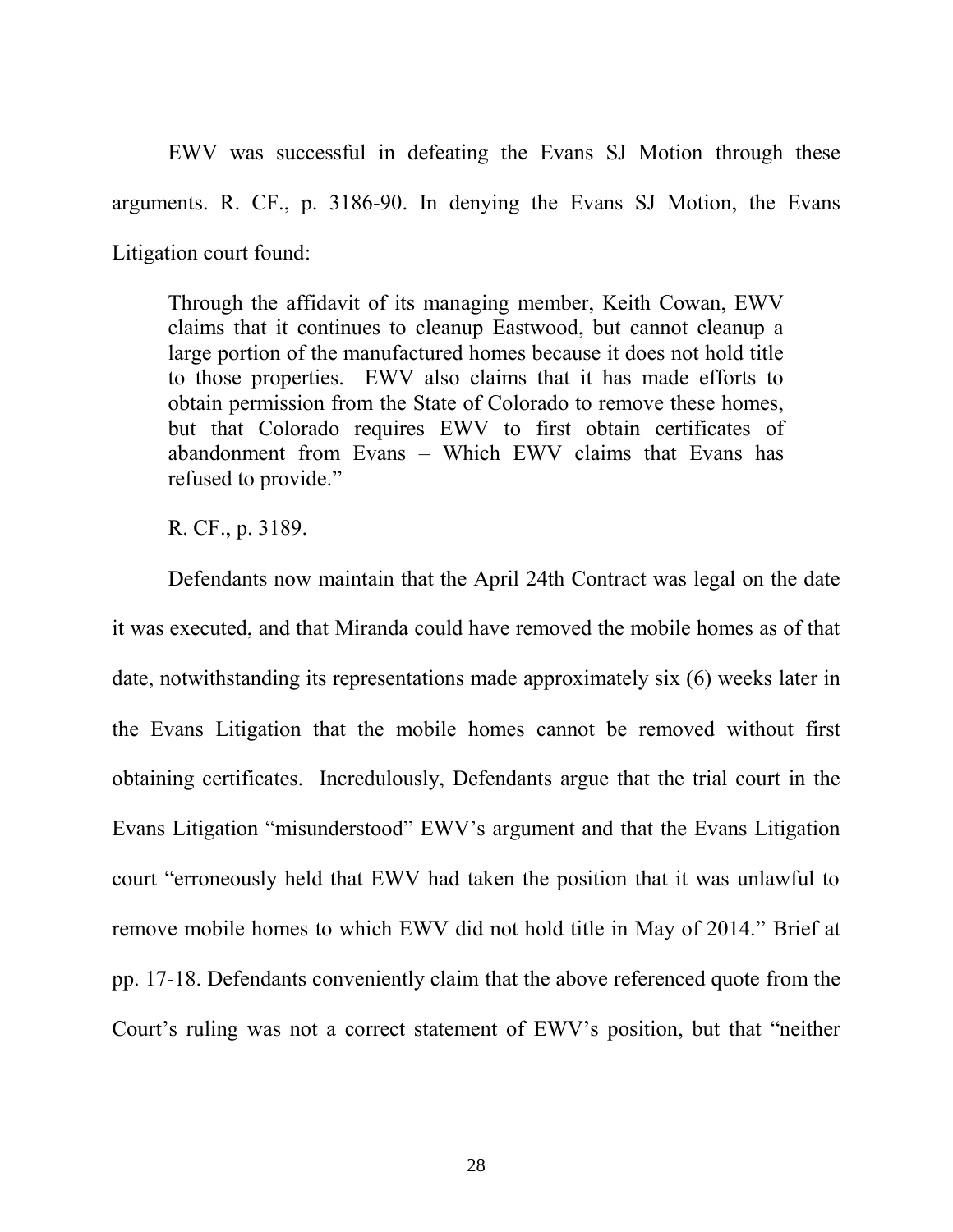party challenged the District Court's erroneous finding because it was not germane to the core issues." Brief at p. 7.

This position cannot be accepted as legitimate. EWV defeated a motion for partial summary judgment on two of the four claims brought by Evans in the Evans Litigation. It is impossible to understand how a court's ruling on a motion for partial summary judgment is not germane to the issues raised in the litigation, and EWV fails to expound on this position. Furthermore, failing to correct the Court raises ethical issues. Model Rule of Professional Conduct 3.3 expressly states that a "lawyer must not allow the tribunal to be misled by false statements of law or fact or evidence that the lawyer knows to be false." If Defendants truly believed that the Court's ruling was founded on a misstatement of EWV's position, they had an affirmative duty to correct the trial court. The fact they waited until after Miranda discovered the affidavit and brought it to this Court's attention in this litigation is demonstrative of Defendants changing positions based on the exigencies of the matter.

There was no misunderstanding by the trial court. The trial court accepted EWV's argument in the Evans litigation that it could not legally remove the mobile homes without the proper certificates, and that the City of Evans refused to issue the proper certificates. EWV was successful in maintaining this position, and is now changing its position because that position no longer works in its favor.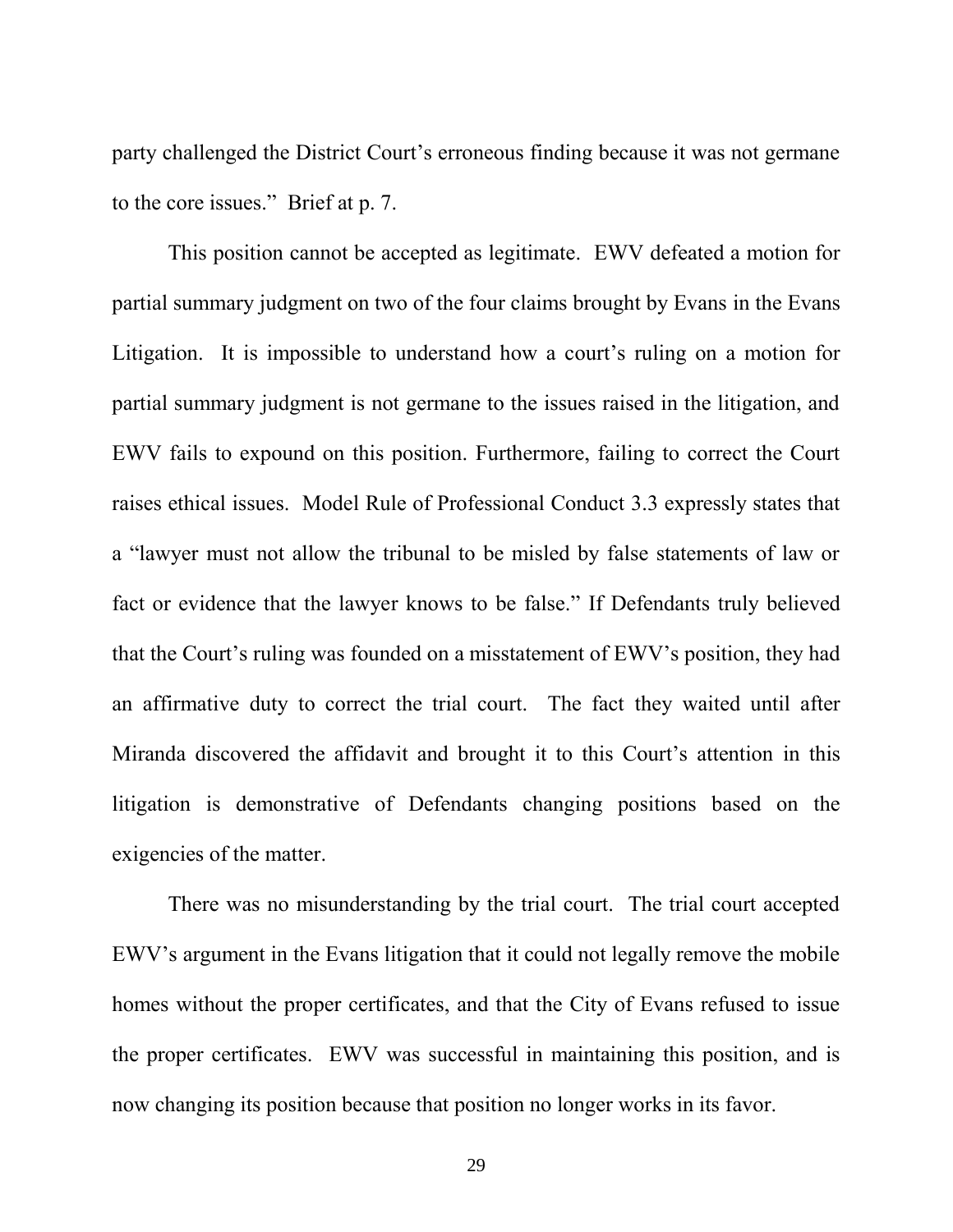# **C. Judicial Admission Applies to the statements made by Defendant in the Evans Litigation.**

A "judicial admission" is a formal, deliberate declaration which a party or his attorney makes in a judicial proceeding for the purpose of dispensing with proof of formal matters or of facts about which there is no real dispute. *Kempter v. Hurd*, 713 P.2d 1274, 1279 (Colo. 1986). Judicial admissions need not be written when made in court, nor must they be made by a party, as his counsel is impliedly authorized to make them. *Id*. Generally, any fact whatsoever may be the subject of a judicial admission, and parties may stipulate away valuable rights, provided the court is not required to abrogate inviolate rules of public policy. *Id.* Finally, judicial admissions act as "evidence against the party making them, and may constitute the basis of a verdict." *People v. Bergerud*, 223 P.3d 686, 700 (Colo. 2010).

The trial court determined that Defendants are bound by their judicial admissions of factual representations made by Defendants in the Evans Litigation, dismissing Defendants' attempt to characterize their positions there as propositions of law rather than representations of fact. R. CF., p. 3672. The averments made by Defendants in the Evans Litigation that led to the defeat of the Evans SJ Motion were indeed facts. As the trial court held, "the defendants are bound here by their judicial admissions that EWV did not hold title to the mobile homes and that the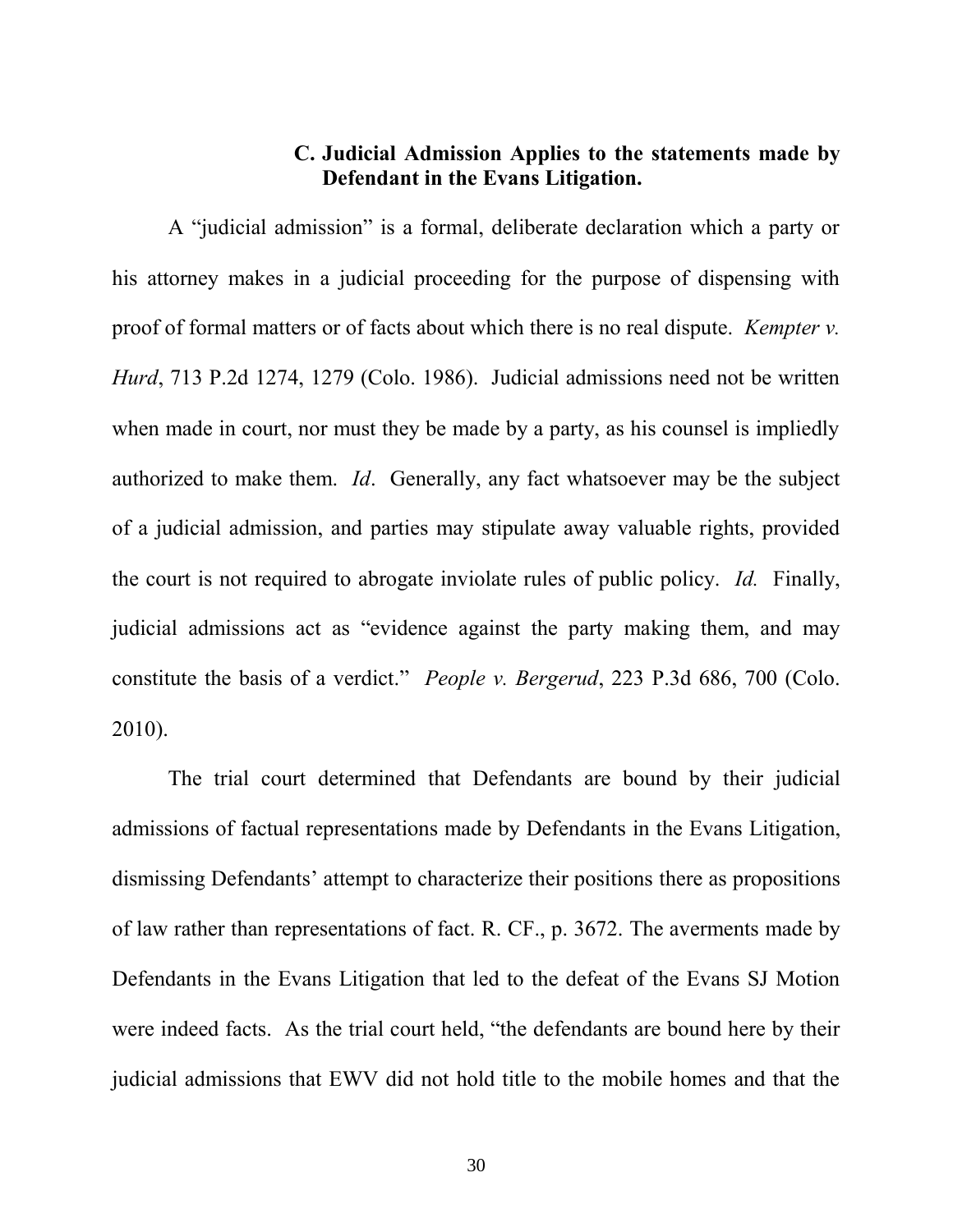homes could not be legally removed from EWV's property without first obtaining certificates of abandonment from Evans. EWV is further bound by its judicial admission that, at least as of May 30, 2014, Evans had refused to provide EWV with the necessary certificates "to legally disturb the homes." R. CF., p. 3672.

Moreover, due to the fact that EWV did not have title to the mobile homes, the Contract was illegal, illusory, and lacked consideration. EWV's position in the Evans Litigation was correct that it needed to obtain certificates of title before it could contract for the removal of the mobile homes. The fact that Defendants did nothing for nearly eight (8) months does not suddenly create legal rights for EWV in these mobile homes. It is important to note that EWV did not assert this "safe harbor" argument or its argument that title transfers to Defendant by operation of law after 120 days at any point in the Evans Litigation. Nor could it, as the date of abandonment was the date of the flood, which occurred on September 13, 2013. Defendant's argument that the notice of violation triggered the compliance obligation is fantasy, as the Evans City Code clearly defines abandonment to include "lack of occupancy with no forwarding information or signage indicating the home is for rent or sale and/or windows that are not secured," which occurred immediately after the flood in September, 2013.

31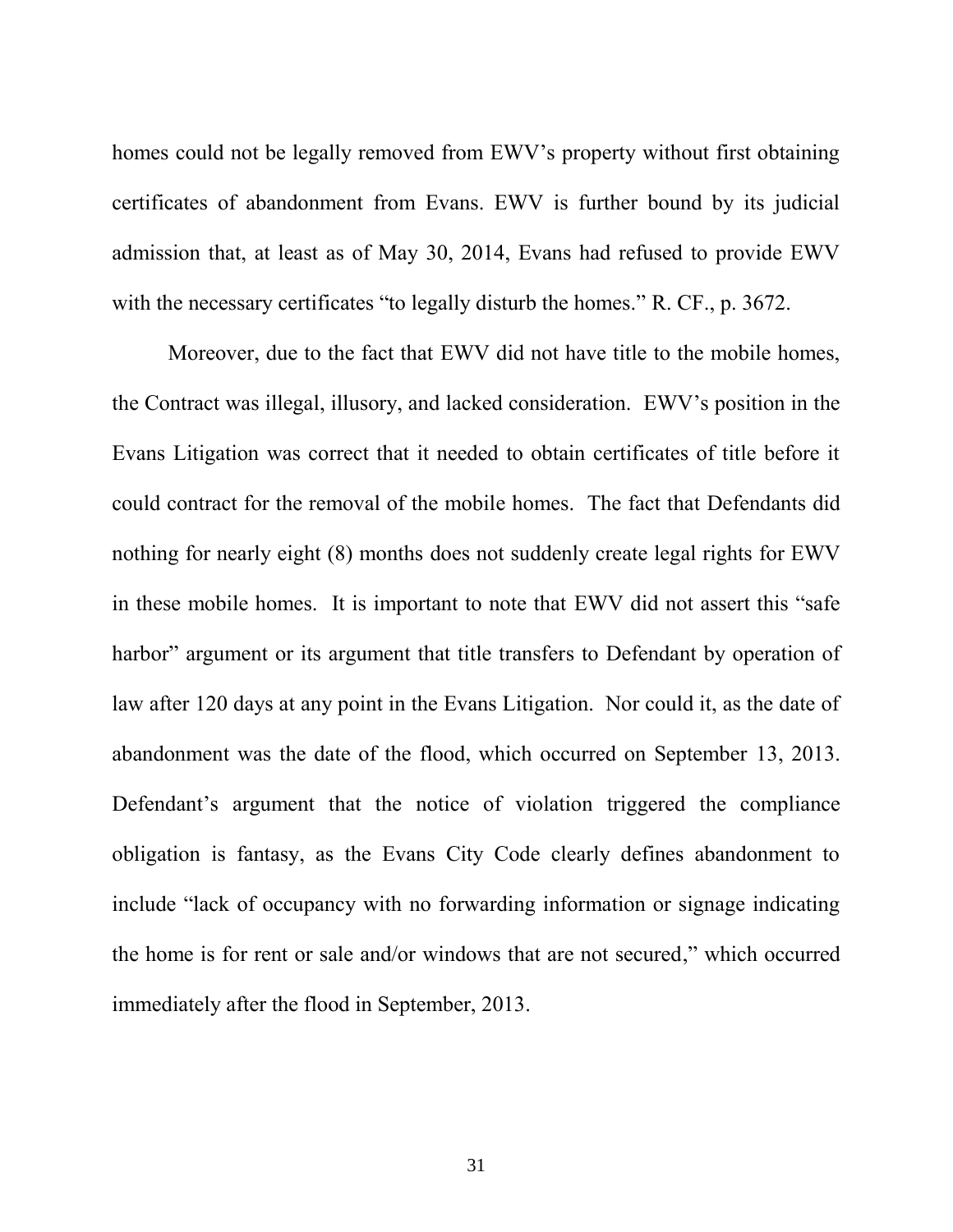# **D. The Doctrine of Judicial Estoppel applies to Defendant's attempt to change its argument based on the circumstances**

The trial court also applied the Doctrine of Judicial Estoppel in preventing Defendants from presenting a completely opposite position than what Defendants advanced in the Evans Litigation. Judicial estoppel is an equitable doctrine by which courts require parties to maintain consistency of positions in proceedings, assuring promotion of truth and preventing parties from deliberately shifting positions to suit exigencies of the moment. *Johnson v. Lindon City Corp.*, 405 F.3d 1065, 1069-70 (10th Cir. 2005) ("Judicial estoppel protects the integrity of the judicial process ... by prohibiting parties from deliberately changing positions according to the exigencies of the moment.") *citing New Hampshire v. Maine*, 532 U.S. 742, 750, 121 S.Ct. 1808, 149 L.Ed.2d 968 (2001).

The doctrine of judicial estoppel applies if: (i) two positions are taken by the same party; (ii) positions are taken in same or related proceedings involving the same party; (iii) party taking positions was successful in maintaining first position and benefitted from that position; (iv) inconsistency is part of intentional effort to mislead court; and (v) positions are totally inconsistent. *Estate of Burford v. Burford*, 935 P.2d 943, 948 (Colo. 1997). In Colorado, judicial estoppel requires that a party take a position in a proceeding that is totally inconsistent with a position he successfully took in an earlier, related proceeding in an intentional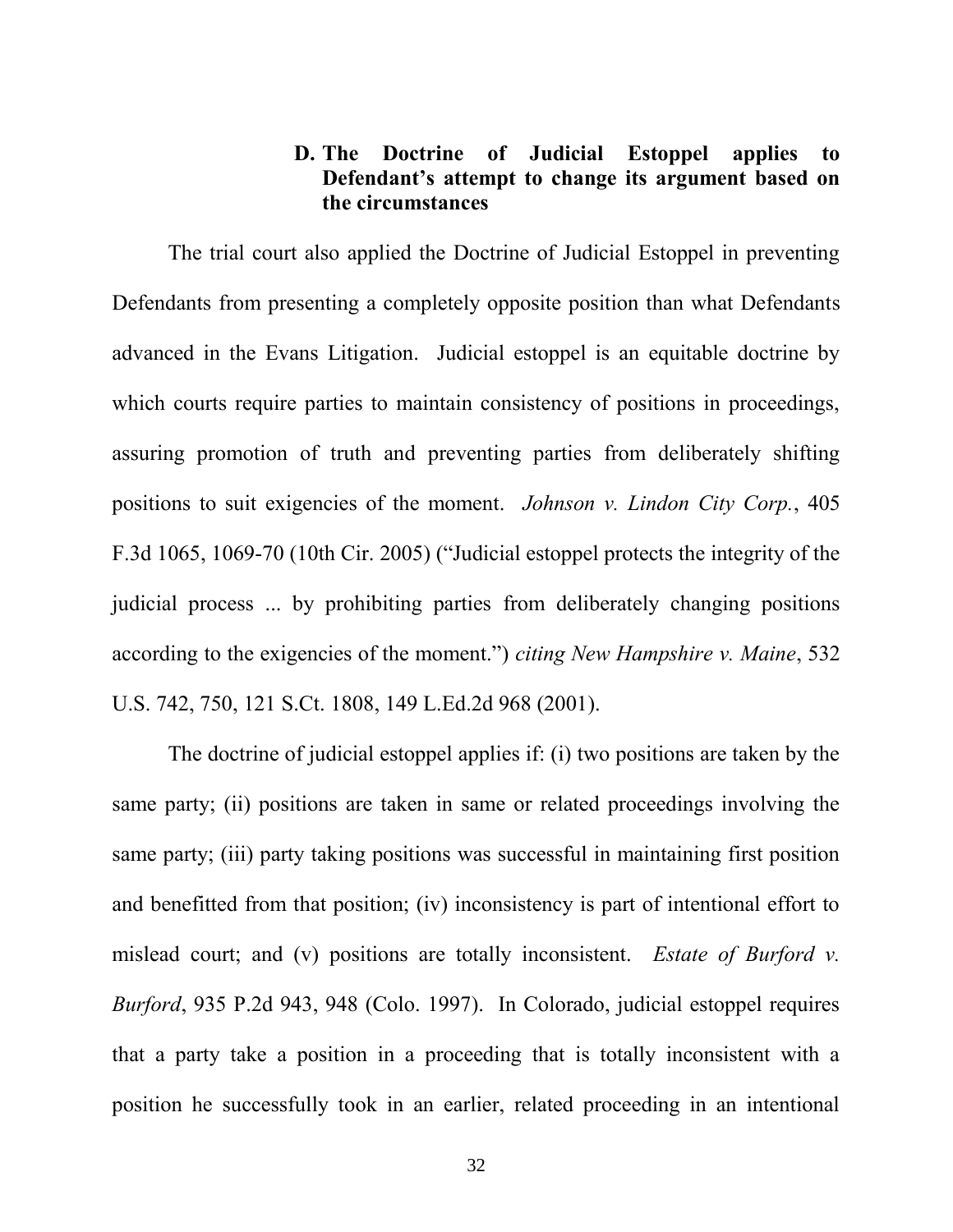effort to mislead the court. *Johnson* 405 F.3d 1065, 1069 ("whether the party has succeeded in persuading a court to accept that party's earlier position, so that judicial acceptance of an inconsistent position in a later proceeding would create 'the perception that either the first or the second court was misled.") (internal citation omitted).

In its brief, Defendants argues that judicial admissions cannot apply to propositions of law, that the positions advanced in each of the cases were not inconsistent, and that there was no evidence supporting a finding of intent. Defendant appears to concede the remaining elements.

# **1. The trial court applied the Doctrine of Judicial Estoppel to Defendant's factual assertions**

In the Evans Litigation, Defendants advanced the position that EWV could not remove the mobile homes because it did not hold title to them. Defendants argued that it first had to obtain certificates from Evans, which Evans had refused to provide. The Evans Litigation court expressly adopted this argument when denying the Evans SJ Motion, finding:

Through the affidavit of its managing member, Keith Cowan, EWV claims that it continues to cleanup Eastwood, but cannot cleanup a large portion of the manufactured homes because it does not hold title to those properties. EWV also claims that it has made efforts to obtain permission from the State of Colorado to remove these homes, but that Colorado requires EWV to first obtain certificates of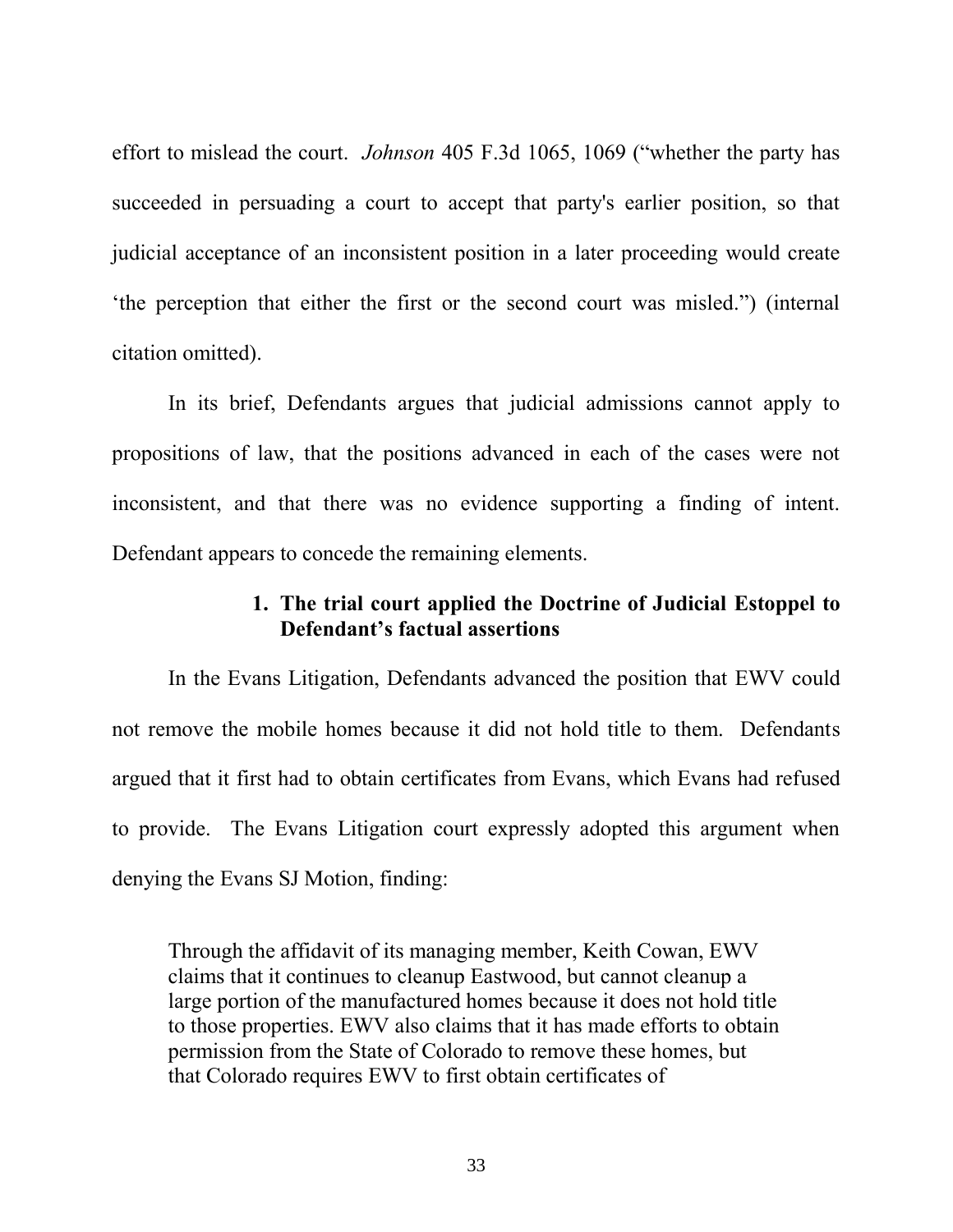abandonment from Evans— which EWV claims that Evans has refused to provide.

Supp. R. CF., p. 471.

The Evans Litigation court went on to hold "viewing these statements as true, a genuine issue of material fact exists as to Defendant's third and fourth claims" and denied the Evans SJ Motion. Supp. R. CF., p. 471.

Defendants argue that the trial court applied the doctrine of judicial admission to a proposition of law. That is simply not true, as the trial court relied on the factual assertions advanced by Defendants in denying the Evans SJ Motion, which happened to be in direct contradiction to the position advanced by Defendants in this litigation. Here, Defendants argue that Miranda had the authority to remove the mobile homes as soon as the Contract was executed, despite the fact that EWV did not have title to transfer. This position is fundamentally different than the argument in the Evans Litigation, where EWV claimed, "Finally, as the City is clearly aware and previously stated to FEMA, EWV does not hold title to a large portion of these manufactured homes and, in order for EWV to remove the homes from the property, state statute requires it acquire title." Supp. R. CF., p. 185. The trial court rejected "defendants' assertions that EWV actually *did* have title to the mobile homes and that Miranda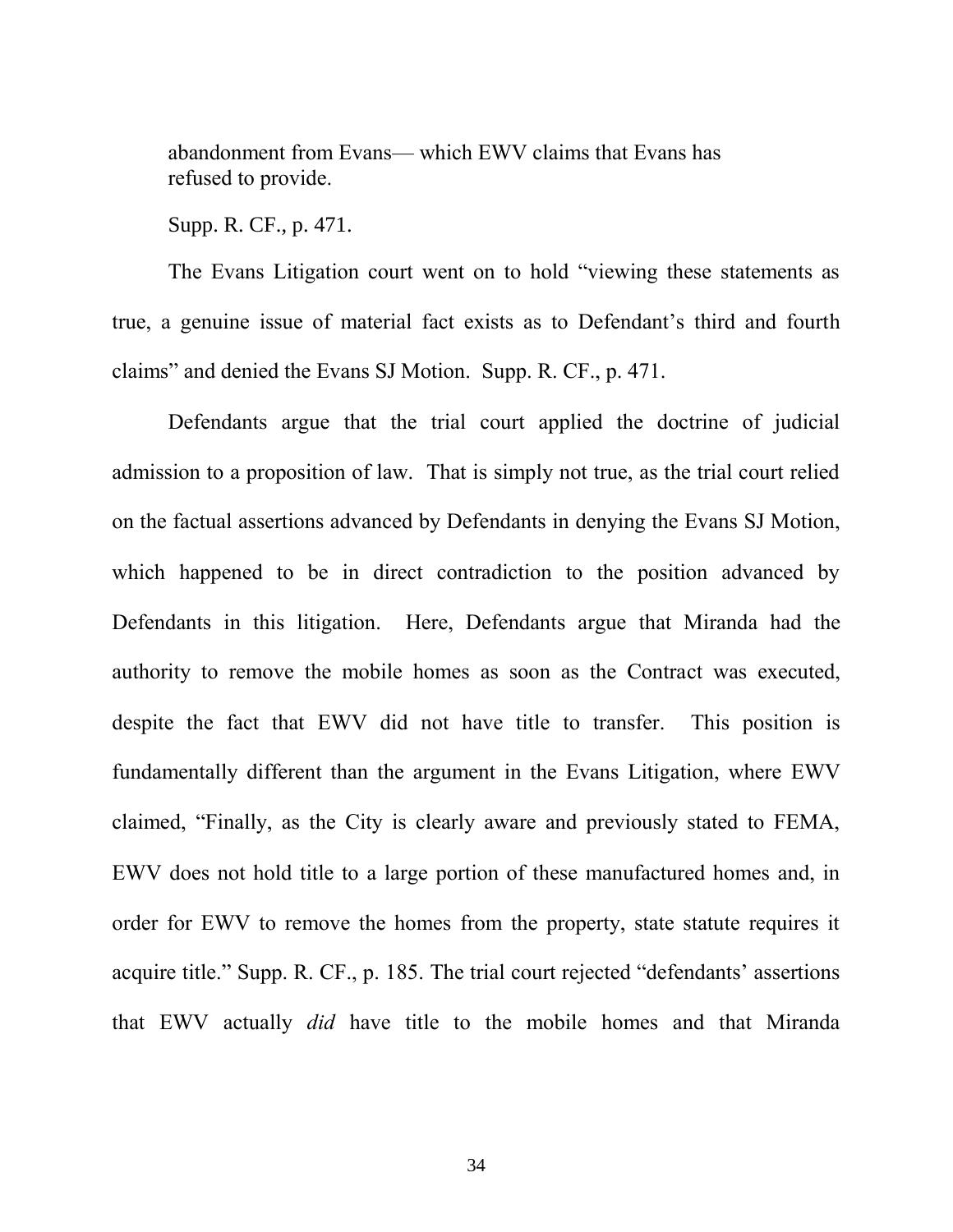theoretically *could* have removed the mobile homes from EWV's property as soon as the agreement was made." R. CF., p. 3672 (emphasis in original).

# **2. The positions advanced in each of the two litigations directly contradict each other**

Defendants perpetuate the falsehood that Defendants have not taken inconsistent positions. The trial court disagreed, finding:

The defendants take the position here that EWV did have title to some of the mobile homes and that the homes could be removed without first obtaining a certificate of abandonment. So the defendants' position here is contrary to the one they took in the Evans litigation: that the mobile homes could not be legally removed because EWV did not hold title and no certificates of abandonment had been issued—as of May 30, 2014—more than a month after the agreement had been made with Miranda. The defendants' position here is totally inconsistent with the position that EWV took in the Evans litigation.

R. CF., p. 3671.

Still, Defendants argue semantics in trying to convince this Court that its position has remained consistent.

In the Evans Litigation, Defendants made it clear that without title, the homes could not be removed from Eastwood. As EWV argued on May 30, 2017, approximately six (6) weeks *after* the Contract was executed, "EWV *does* not hold title to a large portion of the manufactured homes and, in order for EWV to remove the homes from the property, state statute requires it acquire title." Supp. R. CF.,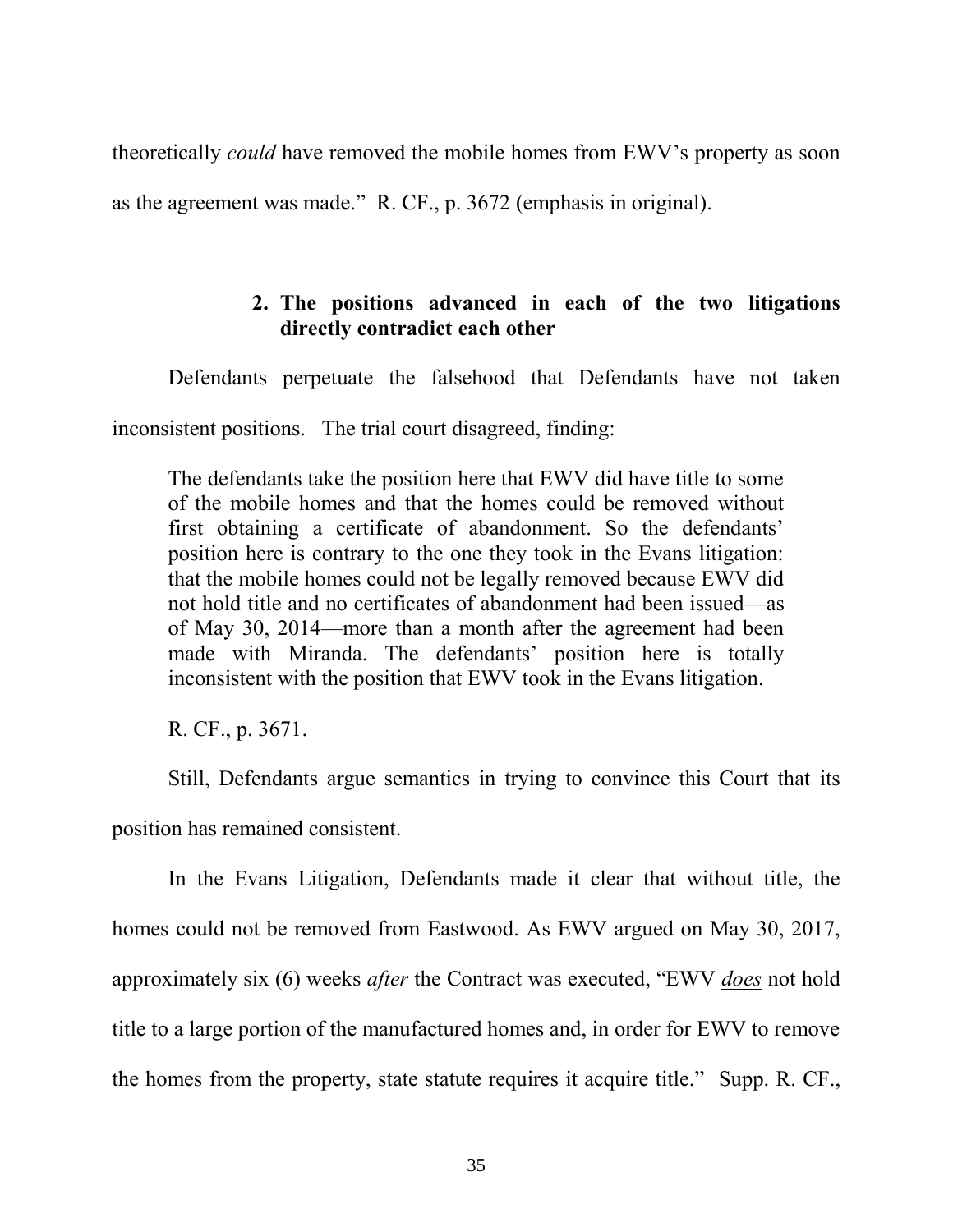p. 185. There are no past tense arguments here, as Defendants attempt to portray in their opening brief.

Defendants further argued in that same pleading, "EWV has executed contracts for removal of each of the manufactured homes from the property and *will allow removal as soon as it is legal authorized to do so*." Supp. R. CF., p. 185. This statement is clear, and forward-looking. Defendants did not argue that EWV has executed contracts for removal and *did* allow removal as soon as it *became* legally authorized to do so, but rather made it clear that without certificates of titles, the mobile homes could not be removed.

The affidavit that Defendants submitted with its response to the Evans SJ Motion further demonstrates that their positions are inconsistent. Cowan stated "EWV has entered into contracts for the removal of the homes *as soon as* legally possible." Supp. R. CF., p. 227, ¶ 10.

Defendants attempt to reframe their argument, asking "Why would Cowan submit contracts to a District Court if he was taking the position, as required under judicial estoppel, that they were *illegal*." Brief at p. 27 (emphasis in original). This hypothetical is a red herring. Neither Miranda nor the trial court has asserted that Defendants claimed the contracts were illegal in the Evans Litigation. Defendants attached the contracts to the Response to the Evans SJ Motion in an attempt to show the Evans Litigation court that Defendants had been prevented from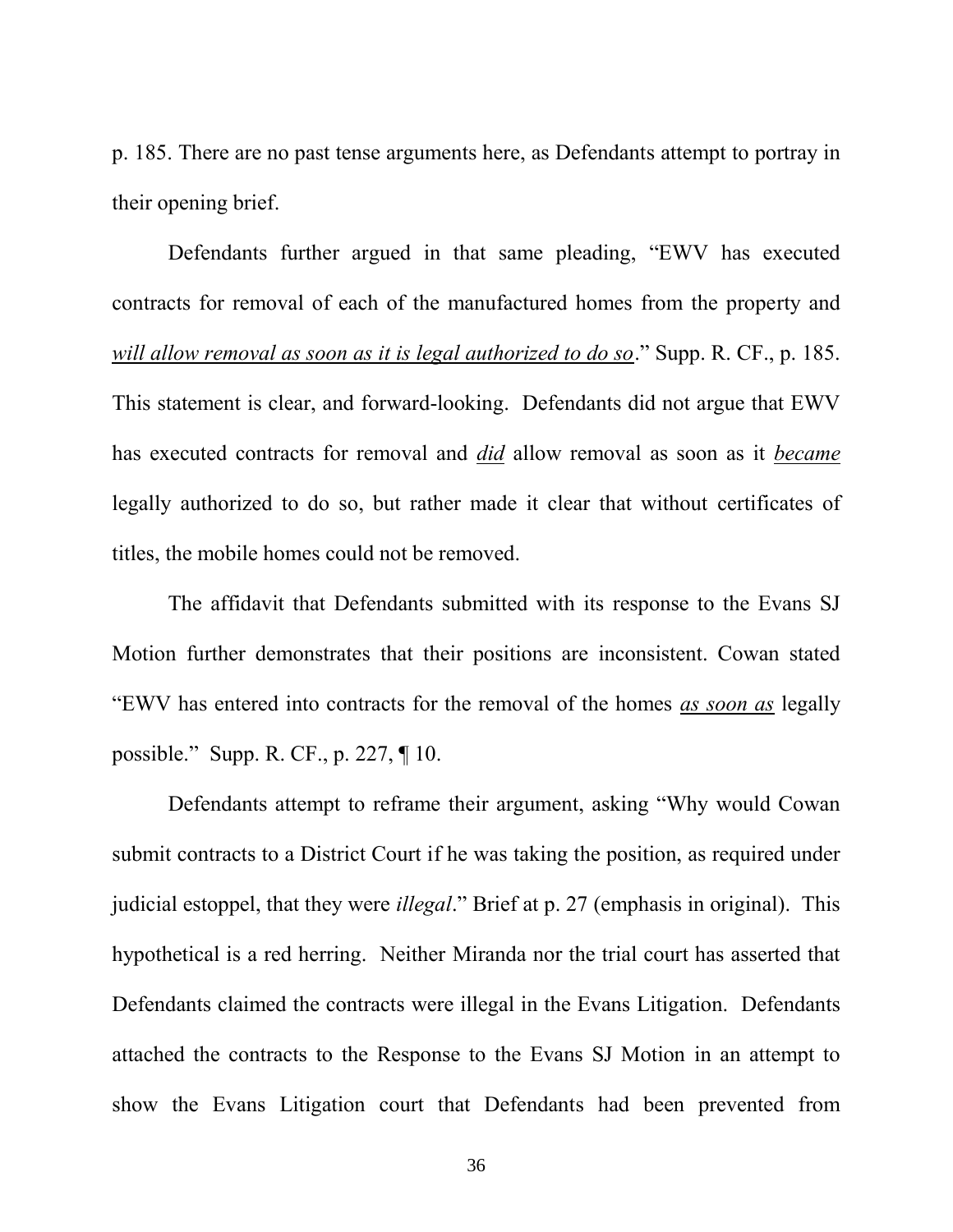removing the mobile homes due to the actions by Evans. Defendants even acknowledged in its affidavit that the contracts were not legal at the time, stating that the contracts called for the "removal of homes as soon as legally possible." This is directly contradictory to Defendants' argument that EWV only entered into the contracts *after* the removal of homes became legally possible, as it now argues.

### **3. Intent can be inferred through documents**

Although it is generally true that intent is fact dependent, the trial court here found that Defendants' intention to mislead the court was demonstrated through their pleadings. Defendants argue in this case that EWV did have title to some of the mobile homes and that the homes could be removed without first obtaining a certificate of abandonment. In the Evans Litigation, Defendants argued that the mobile homes could not be legally removed because EWV did not hold title and no certificates of abandonment had been issued as of May 30, 2014, more than a month after the Contract was made.

The trial court determined that the inconsistency is intended to mislead the Court. The trial court's ruling relied on the fact that Cowan was fully aware of the agreement with Miranda when EWV filed its Response to the Evans SJ Motion. R. CF., pp. 3671-72. The trial court noted that EWV even attached the contracts to the Response, while simultaneously arguing that none of the mobile homes on EWV's

37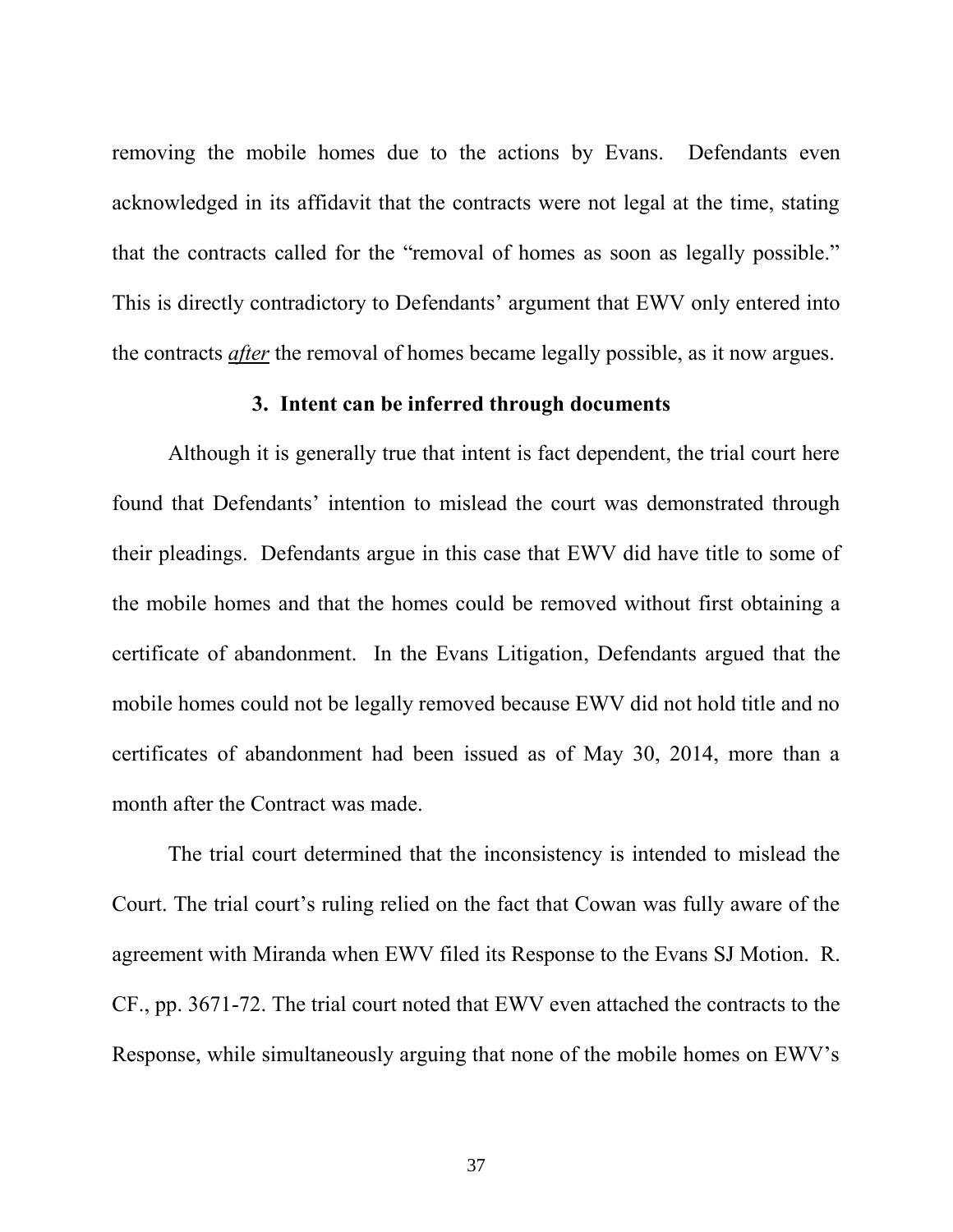property could be "legally disturbed" because of lack of proper title and Evans' alleged improper refusal to issue certificates of abandonment. *Id.*

In other words, the trial court relied on the plain language contained in Defendants' pleadings to determine Defendants' intent. Similarly, in determining a party's intent when interpreting a contract, Courts regularly rely on the plain language of the contract. *See, e.g. USI Properties East, Inc. v. Simpson*, 938 P.2d 168, 173 (Colo. 1997) ("The intent of the parties to a contract is to be determined primarily from the instrument itself).

Here, Defendants' intent can be determined by the documents themselves. As the trial court found, Defendants included a copy of the Contract with its pleading, alleging that the Contract called for removal of the homes "as soon as legally possible." Defendants clearly presented the position that the mobile homes could not be removed without title, which the City of Evans refused to issue. Defendants' own words, including the Response to the Evans SJ Motion and the Affidavit, are what the Court relied on in determining Defendants' intent. This is the same procedure courts use when evaluating a parties' intent in entering into a contract.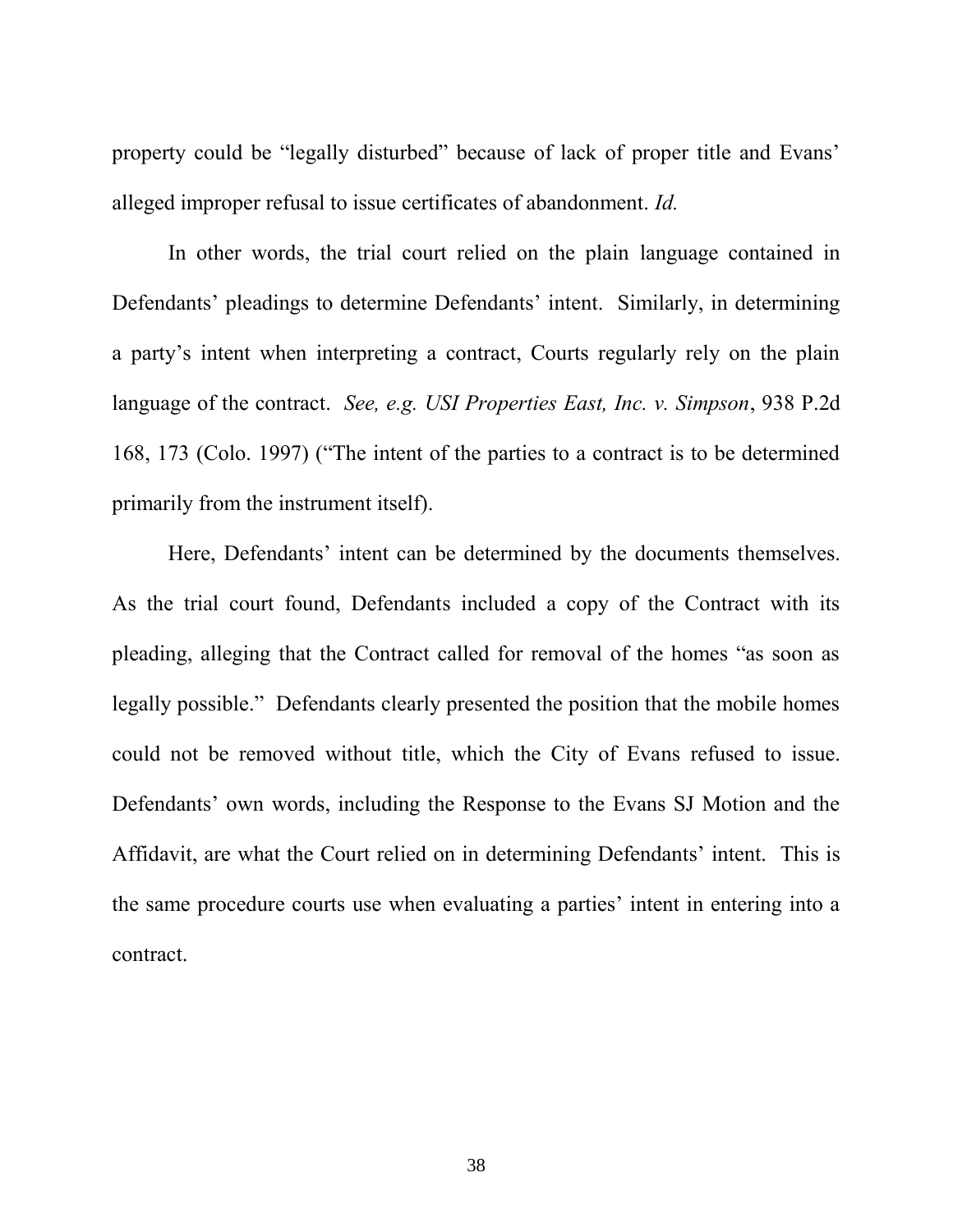# **4. There are no grounds to reassign this matter to a different judge**

Defendants accuse the trial court of bias because it disagreed with Defendants' arguments. Plaintiff's reference to the Court's first summary judgment order, which was entered before either party conducted any discovery, is irrelevant. The trial court relied on the evidence submitted with Plaintiff's Motion for Partial Summary Judgment. Defendants were successful in numerous pleadings and never complained about alleged bias. Judge Taylor's rulings have consistently shown analysis and legal support. Judge Taylor has issued well-reasoned, articulated orders. Furthermore, Judge Taylor even granted Defendants the right to appeal the relevant orders over Plaintiff's objections, showing that there is no bias but rather substantive legal rulings that did not go in Defendants favor.

#### **CONCLUSION**

The trial court's Order on Plaintiff's Motion for Partial Summary Judgment was sound and in accordance with Colorado law. This Court should affirm the order and remand the case for trial on the remaining claims to the same judicial officer.